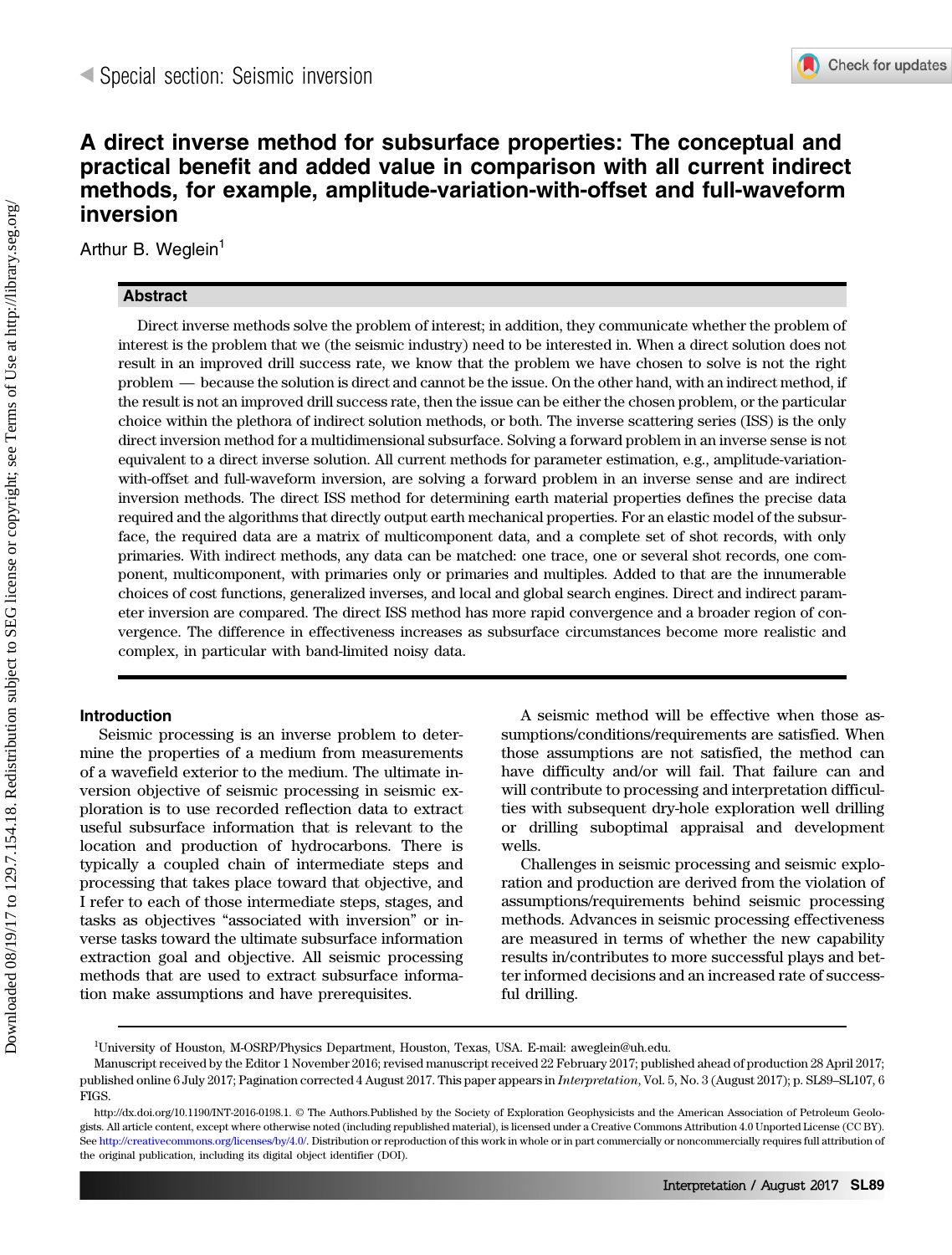<span id="page-1-0"></span>The purpose of seismic research is to identify and address seismic challenges and to thereby add more effective options to the seismic processing toolbox. These new options can be called upon when indicated, appropriate, and necessary as circumstances dictate.

No toolbox option is the appropriate choice under all circumstances. For example, the most effective method, from a technical perspective, might be more than is necessary and needed, under a given circumstance, and a less effective and often less costly option could be the appropriate and indicated choice. Under other more complex and daunting circumstances, the more effective and (perhaps) more costly option will be the only possible choice that is able to achieve the objective of that processing task and interpretation goal. The objective is to expand the number of options in the seismic toolbox to allow a capable response to a larger number of circumstances. As I will point out below, "identify the problem" is the first, the essential, and sometimes the most difficult (and often the most ignored and/or underappreciated) aspect of seismic research.

Identifying and delineating the violation of assumptions behind seismic processing methods is an absolutely essential first step in a strategy and plan for developing a response to prioritizing and pressing seismic exploration challenges. This paper provides a new insight, and advance for the first and critical step of addressing seismic processing challenges: problem identification.

I explain in detail and exemplify why only a direct inversion method can help us to decide whether the problem we (the seismic industry) are interested in addressing is, in fact, the problem we need to address.

Seismic processing methods can be classified as based on either statistical models and principles or wave-theory concepts and approaches. Wave-theory concepts used in seismic processing can be further catalogued as modeling and inversion.

In the next section, I describe these two wave theory approaches to seismic processing, that is, modeling and inversion, and I will further distinguish between direct and indirect inversion methods. That clarification represents a central theme and objective of this paper.

#### Modeling and inversion

Modeling, as a seismic processing tool, starts with a prescribed wavefield source mechanism and a model type (e.g., acoustic, elastic, anisotropic, or anelastic), and then properties are defined within the model type for a given medium (e.g., velocities, density, and attenuation Q). The modeling procedure then provides the seismic wavefield that the energy source produces at all points inside and outside the medium.

Inversion also starts with an assumed known and prescribed energy source outside the medium. In addition, the wavefield outside the medium is assumed to be recorded and known. The objective of seismic inversion is to use the latter source description and wavefield measurement information to make inferences about

the subsurface medium that are relevant to the location and production of hydrocarbons.

#### Direct and indirect inversion

Inversion methods can be classified as direct or indirect. A direct inversion method solves an inverse problem (as its name suggests) directly. On the other hand, an indirect inversion method seeks to solve an inverse problem circuitously through indirect approaches that often call up assumed aligned objectives or conditions. There are times when the indirect approach will seek to satisfy necessary (but typically not sufficient) conditions, and properties, and it is often mistakenly considered and treated as though it was equivalent to a direct method and solution. Indirect methods come in many varieties; some are obvious, and others are more subtle and harder to identify as being indirect. Among indicators, identifiers, and examples of "indirect" inverse solutions ([Weglein, 2015a](#page-18-0)) are (1) model matching, (2) objective/ cost functions, (3) local and global-search algorithms, (4) iterative linear inversion, (5) methods corresponding to necessary but not sufficient conditions, e.g., commonimage gather flatness as an indirect migration velocity analysis method, and (6) solving a forward problem in an inverse sense, e.g., amplitude-variation-with-offset (AVO) and full-waveform inversion (FWI). Regarding the last indirect indicator, item (6), I will show that solving a forward problem in an inverse sense is not equivalent to a direct inverse solution for those same objectives.

As a simple illustration, a quadratic equation

$$
ax^2 + bx + c = 0 \tag{1}
$$

can be solved through a direct method as

$$
x = \frac{-b \pm \sqrt{b^2 - 4ac}}{2a},\tag{2}
$$

or it can be solved by an indirect method searching for x, such that, e.g., some functional of

$$
(ax^2 + bx + c)^2 \tag{3}
$$

is a minimum.

In the next section, this example will be further discussed and examined as a way to introduce and develop fundamental concepts in a simple and transparent context. The lesson gleaned from that simple example will later (in this paper) be extended and applied to the more complicated and relevant seismic inverse formulations and methods. In [Weglein \(2013\)](#page-17-0), there is an introduction to the subject of direct and indirect inverse solutions, which provides a useful background reference for this paper and contains several indirect inversion references [\(Blum, 1972;](#page-15-0) [Keys and Weglein, 1983](#page-16-0); [Gauthier et al., 1986](#page-16-0); [Tarantola, 1986](#page-17-0), [1987](#page-17-0); [Crase et al.,](#page-16-0) [1990;](#page-16-0) [Symes and Carazzone, 1991](#page-17-0); [Chavent and Jace](#page-16-0)[witz, 1995;](#page-16-0) [Matson, 1997](#page-17-0); [Nolan and Symes, 1997;](#page-17-0) [Weglein and Matson, 1998;](#page-18-0) [Biondi and Sava, 1999](#page-15-0);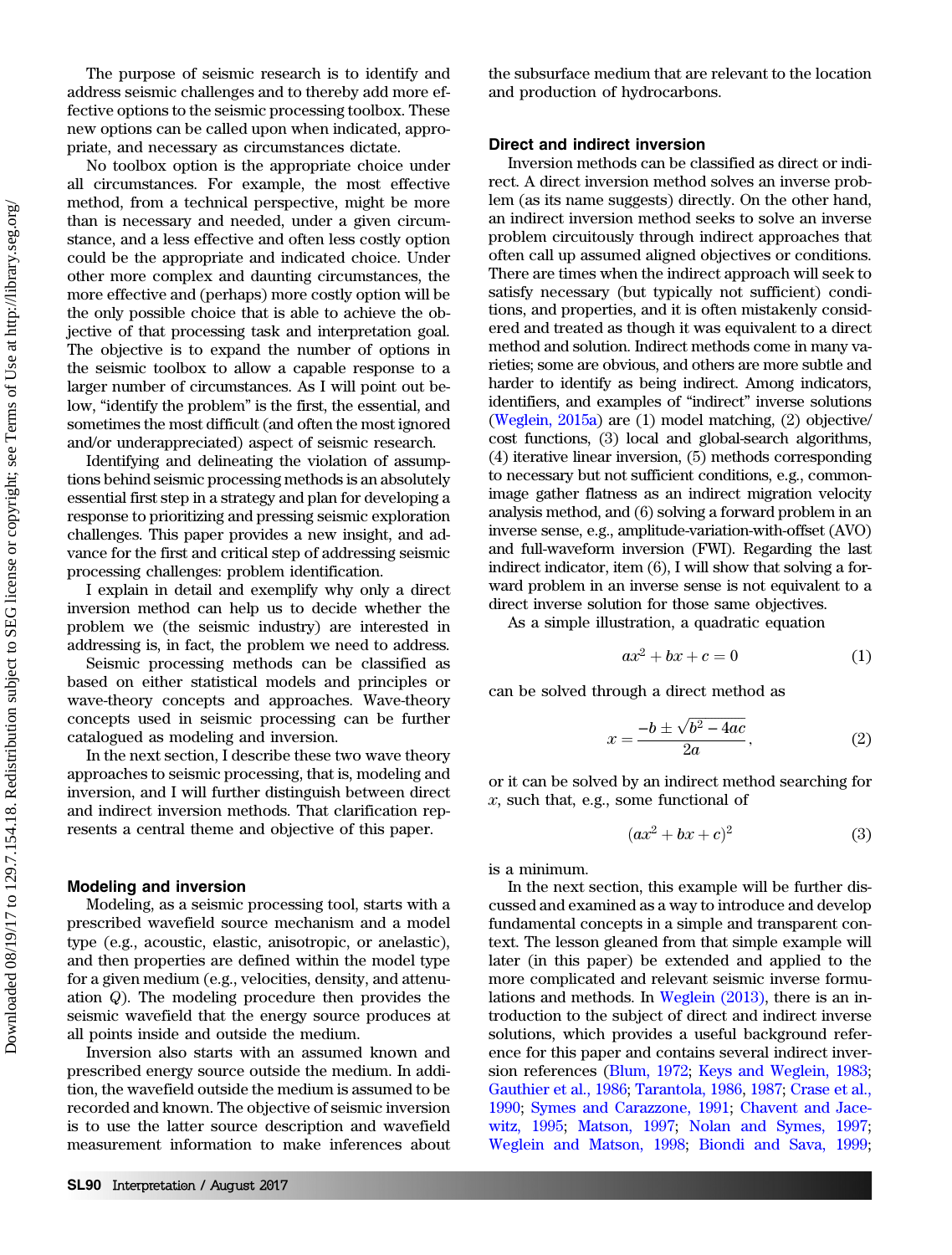[Brandsberg-Dahl et al., 1999;](#page-16-0) [Pratt, 1999](#page-17-0), [Pratt and](#page-17-0) [Shipp, 1999](#page-17-0); [Rickett and Sava, 2002](#page-17-0); [Weglein et al.,](#page-18-0) [2002,](#page-18-0) [2011](#page-18-0); [Sava and Fomel, 2003](#page-17-0); [Biondi and Symes,](#page-15-0) [2004;](#page-15-0) [Sava et al., 2005;](#page-17-0) [Valenciano et al., 2006;](#page-17-0) [Iledare](#page-16-0) [and Kaiser, 2007](#page-16-0); [Ben-Hadj-ali et al., 2008](#page-15-0); [Symes, 2008](#page-17-0); [Vigh and Starr, 2008](#page-17-0); [Baumstein et al., 2009](#page-15-0); [Ben-Hadj](#page-15-0)[ali et al., 2009;](#page-15-0) [Brossier et al., 2009;](#page-16-0) [Hawthorn, 2009](#page-16-0); [Sirgue et al., 2009](#page-17-0), [2010,](#page-17-0) [2012](#page-17-0); [Liang et al., 2010](#page-16-0); [Ferre](#page-16-0)[ira, 2011;](#page-16-0) [Fichtner, 2011;](#page-16-0) [Li et al., 2011,](#page-16-0) [Luo et al., 2011](#page-17-0); [Anderson et al., 2012](#page-15-0); [Guasch et al., 2012](#page-16-0), [Kapoor et al.,](#page-16-0) [2012;](#page-16-0) [Weglein, 2012a,](#page-17-0) [2012b;](#page-17-0) [Zhou et al., 2012;](#page-18-0) [Zhang](#page-18-0) [and Biondi, 2013\)](#page-18-0).

### The important quadratic equation example

The direct quadratic formula solution equation [2](#page-1-0) explicitly and directly outputs the exact roots (for all values of  $a, b,$  and  $c$ ) when the roots are real and distinct, a real double root, and imaginary and complex roots. The quadratic equation and quadratic solution provide a very simple and insightful example. How would a search algorithm know after a double root is found that it is the only root and not to keep looking and searching forever for a second, nonexistent, root? How would a search algorithm know to search for only real or for real and complex roots? How would a search algorithm accurately locate an irrational root such as  $\sqrt{3} \approx 1.732...$ , as  $x = (-b \pm \sqrt{b^2 - 4ac})/2a$  would directly and precisely and immediately produce? Indirect methods such as model matching and seeking and searching and determining roots as in equation [3](#page-1-0) are ad hoc and do not derive from a firm framework and foundation and never provide the confidence that we (the seismic industry) are actually solving the problem of interest.

### What is the point in discussing the quadratic formula? And what is the practical big deal about a direct solution?

How can this example and discussion of the quadratic equation possibly be relevant to exploration seismology? Please imagine for a moment that equation  $1 ax^2 + bx +$  $1 ax^2 + bx +$  $c = 0$  was an equation whose inverse and solution for x given by equation  $2 x = (-b \pm \sqrt{b^2 - 4ac})/2a$  $2 x = (-b \pm \sqrt{b^2 - 4ac})/2a$  had seismic exploration drill location prediction consequence. And furthermore, suppose that this direct solution for  $x$  did not lead to successful and/or improved drilling decisions. Under the latter circumstance, we (the seismic industry) could not blame or question the method of solution of equation [1](#page-1-0) because equation [2](#page-1-0) is direct and unquestionably solving equation [1.](#page-1-0) If equation [2](#page-1-0) was not producing useful and beneficial results, we know that our starting equation  $1$  is the issue, and we have identified the problem. The problem we thought we need to solve (equation [1](#page-1-0)) is not the problem we need to solve. In contrast with equation [3,](#page-1-0) an indirect method, any lack of drilling prediction improvement and added value or other negative exploration consequences could be due to either the equation you are seeking to invert and/or the boundless, unlimited selection, and the plethora of indirect methods using either partial or full recorded wavefields.

That lack of clarity and definitiveness within indirect methods obfuscates the underlying issue and makes identification of the problem (and what is behind a seismic challenge) considerably more difficult to identify and to define. Indirect methods with search engines, such as equation [3](#page-1-0), lead to "workshops" for solving equation [1](#page-1-0) and grasping at mega high-performance computing (HPC) straws (and capital expenditure investment for buildings full of HPC) that are required to search, seek, and locate "solutions." The more HPC we invest in, and is required, the more we are literally "buying-in," and as stake-holders, we become committed and therefore convinced of the unquestioned validity of the starting point and our indirect thinking and methodology.

Therefore, beyond the benefit of a direct method, such as equation [2](#page-1-0) providing assurance that we are actually solving the problem of interest (equation [1\)](#page-1-0), there is the unique problem location and identification benefit of a direct inverse when a seismic analysis, processing, and interpretation produces unsatisfactory E&P results.

To bring this (quadratic equation example) closer to the seismic experience, please imagine hypothetically that we are not satisfied (in terms of improved drill location and success rate) with a direct inverse of the elastic-isotropic equation for amplitude analysis. Because we were using a direct inversion solution, we know we need to go to a different starting point, perhaps with a more complete and realistic model of wave propagation because we can exclude the direct inverse solution method as the problem and issue. That is an example of determining that a problem of interest is not the same problem we need to be interested in.

# How to distinguish between the "problem of interest" and the problem we need to be interested in

Direct inverse methods provide value for knowing that you have actually solved the problem of interest. Furthermore, with direct inverse solutions, there is the enormous additional value of determining whether our starting point, the problem of interest, is in fact the problem we need to be interested in.

# Scattering theory and the forward and inverse scattering series: The basis of direct inversion theory and algorithms

Scattering theory is a form of perturbation theory. It provides a direct inversion method for all seismic processing objectives realized by a distinct isolated task subseries of the inverse scattering series (ISS) [\(Weglein](#page-18-0) [et al., 2003](#page-18-0)). Each term in the ISS (and the distinct and specific collection of terms that achieve different specific inversion associated tasks) is computable (1) directly and (2) in terms of recorded reflection data and without any subsurface information known, estimated, or determined before, during, or after the task is performed and the specific processing objective is achieved.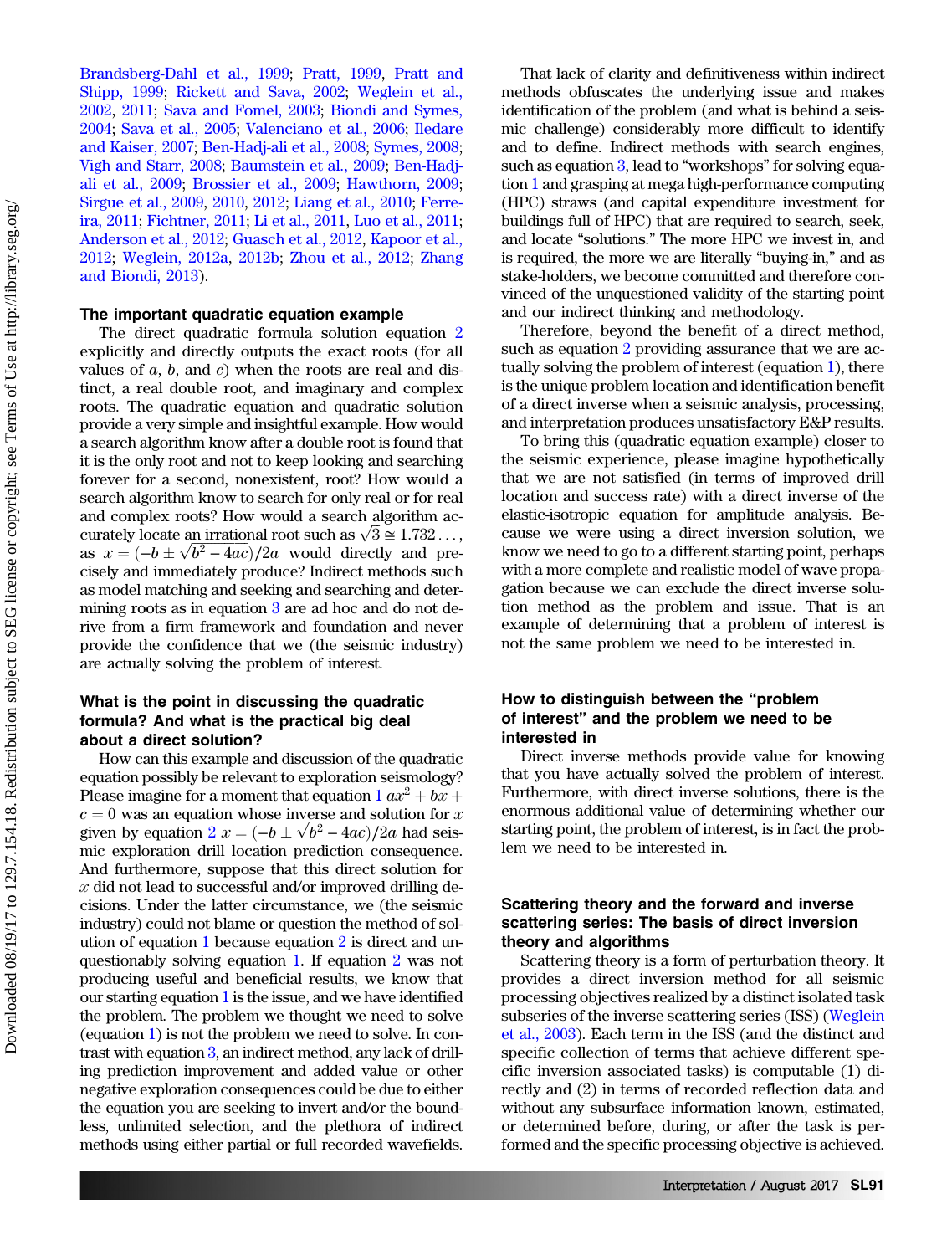<span id="page-3-0"></span>For certain distinct tasks, and subseries, e.g., free-surface multiple elimination and internal multiple attenuation, the algorithms not only do not require subsurface information but in addition possess the absolutely remarkable property of being independent of the earth model type ([Weglein et al., 2003\)](#page-18-0). That is, the distinct ISS free-surface and internal multiple algorithms are unchanged, without a single line of code having the slightest change for acoustic, elastic, anisotropic, and anelastic earth models [\(Weglein et al., 2003;](#page-18-0) [Wu and We](#page-18-0)[glein, 2014\)](#page-18-0). For those who subscribe to indirect inversion methods as, e.g., the "be-all and end-all" of inversion with various model matching approaches, it would be a useful exercise for them to consider how they would formulate a model-type-independent model-matching scheme for free-surface and internal multiple removal. It is not conceivable, let alone realizable, to have a modeltype-independent model matching scheme.

For the specific topic and focus of this paper, the inversion task of parameter estimation, there is an obvious need to specify the model type and what parameters are to be determined. Hence, it is for that parameter estimation/medium property objective, and that model-typespecific ISS subseries, that the difference between the problem of interest and the problem that we need to be interested in, is relevant, central, and significant. Only direct inversion methods for earth mechanical properties provide that assumed earth model-type evaluation, clarity, and distinction.

### The basic operator identity that relates a change in a medium and the change in the wavefield

A direct inverse solution for parameter estimation can be derived from an operator identity that relates the change in a medium's properties and the commensurate change in the wavefield. That operator identity is general and can accommodate any seismic model type, for example, acoustic, elastic, anisotropic, heterogeneous, and anelastic earth models. That operator identity can be the starting point and basis of (1) perturbative scattering-theory modeling methods and (2) a firm and solid math-physics foundation and framework for direct inverse methods.

#### Theory

Let us consider an energy source that generates a wave in a medium with prescribed properties. With the same energy source, let us consider a change in the medium and the resulting change in the wavefield inside and outside the medium. Scattering theory is a form of perturbation theory that relates a change (or perturbation) in a medium to a corresponding change (or perturbation) in the original wavefield. When the medium changes, the resulting wavefield changes. The direct inverse solution ([Weglein et al., 2003](#page-18-0); [Zhang,](#page-18-0) [2006\)](#page-18-0) for determining earth mechanical properties is derived from the operator identity that relates the change in a medium's properties and the commensurate change in the wavefield within and exterior to the medium. Let  $L_0$ ,  $L$ ,  $G_0$ , and G be the differential operators and Green's functions for the reference and actual media, respectively, that satisfy

$$
L_0 G_0 = \delta \quad \text{and} \quad LG = \delta,\tag{4}
$$

where  $\delta$  is a Dirac delta function. I define the perturbation operator V and the scattered wavefield  $\psi_s$  as follows:

$$
V \equiv L_0 - L \quad \text{and} \quad \psi_s \equiv G - G_0. \tag{5}
$$

#### The operator identity

The relationship (called the Lippmann-Schwinger or scattering theory equation)

$$
G = G_0 + G_0 V G \tag{6}
$$

is an operator identity that follows from

$$
L^{-1} = L_0^{-1} + L_0^{-1}(L_0 - L)L^{-1},
$$
\n(7)

and the definitions of  $L_0$ ,  $L$ , and  $V$ .

#### Direct forward series and direct inverse series

The operator identity equation  $6$  (for a fixed-source function) is the exact relationship between changes in a medium and changes in the wavefield; it is a relationship between those quantities and not a solution. However, the operator identity equation  $6$  can be solved for  $G$  as

$$
G = (1 - G_0 V)^{-1} G_0,
$$
 (8)

and expanded as

$$
G = G_0 + G_0 V G_0 + G_0 V G_0 V G_0 + \cdots \tag{9}
$$

The forward modeling of the wavefield  $G$  from equation  $9$ for a medium described by  $L$  is given in terms of the two parts of L, that is,  $L_0$  and V. The differential operator  $L_0$ enters through  $G_0$ , and V enters as V itself. Equation 9 communicates that modeling using scattering theory requires a complete and detailed knowledge of the earth model type and medium properties within the model type. Equation 9 communicates that any change in medium properties,  $V$ , will lead to a change in the wavefield,  $G G_0$  that is always nonlinearly related to the medium property change, V. Equation 9 is called the Born or Neumann series in the scattering theory literature (see, e.g., [Taylor,](#page-17-0) [1972](#page-17-0)). Equation 9 has the form of a generalized geometric series

$$
G - G_0 = S = ar + ar^2 + \dots = \frac{ar}{1 - r} \text{ for } |r| < 1,\qquad (10)
$$

where I identify  $a = G_0$  and  $r = VG_0$  in equation 9, and

$$
S = S_1 + S_2 + S_3 + \cdots, \tag{11}
$$

where the portion of S that is linear, quadratic,  $\ldots$  in r is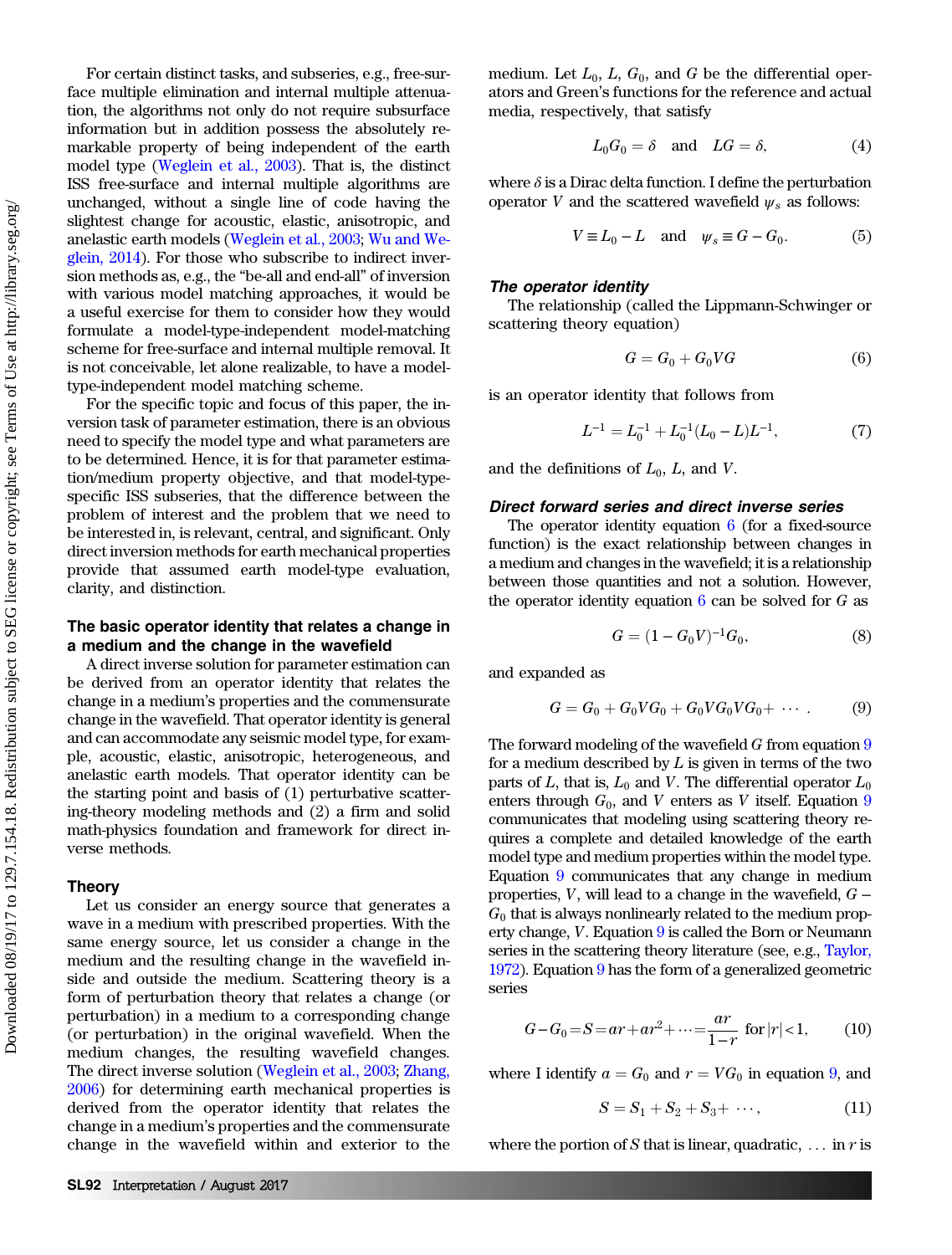$$
S_1 = ar,
$$
  
\n
$$
S_2 = ar^2,
$$
  
\n
$$
\vdots
$$
  
\n(12)

<span id="page-4-0"></span>and the sum is

$$
S = \frac{ar}{1 - r}, \quad \text{for } |r| < 1. \tag{13}
$$

Solving equation 13 for r, in terms of  $S/a$  produces the inverse geometric series

$$
r = \frac{S/a}{1 + S/a} = S/a - (S/a)^2 + (S/a)^3 + \cdots
$$
  
=  $r_1 + r_2 + r_3 + \cdots$ , when  $|S/a| < 1$ , (14)

where  $r_n$  is the portion of r that is nth order in  $S/a$ . When S is a geometric power series in  $r$ , then  $r$  is a geometric power series in S. The former is the forward series, and the latter is the inverse series. That is exactly what the inverse series represents: the inverse geometric series of the forward series equation [9.](#page-3-0) This is the simplest prototype of an inverse series for  $r$ , i.e., the inverse of the forward geometric series for S.

For the seismic inverse problem, I associate S with the measured data (see, e.g., [Weglein et al., 2003](#page-18-0))

$$
S = (G - G_0)_{ms} = \text{Data},\tag{15}
$$

and the forward and inverse series follow from treating the forward solution as  $S$  in terms of  $V$ , and the inverse solution as  $V$  in terms of  $S$  (where  $S$  corresponds to the measured values of  $G - G_0$ ). The inverse series is the analog of equation 14, where  $r_1, r_2, \ldots$  are replaced with  $V_1, V_2, \ldots$ :

$$
V = V_1 + V_2 + V_3 + \cdots, \tag{16}
$$

where  $V_n$  is the portion of V that is nth order in the measured data  $D$ . Equation  $9$  is the forward-scattering series, and equation  $16$  is the ISS. The identity (equation [6](#page-3-0)) provides a generalized geometric forward series, a very special case of a Taylor series. A Taylor series of a function  $S(r)$ 

$$
S(r) = S(0) + S'(0)r + \frac{S''(0)r^{2}}{2} + \cdots
$$
  
and 
$$
s(r) = S(r) - S(0) = S'(0)r + \frac{S''(0)r^{2}}{2} + \cdots,
$$
 (17)

whereas the geometric series is

$$
S(r) - S(0) = ar + ar^{2} + \cdots
$$
 (18)

The Taylor series equation 17 reduces to the special case of a geometric series equation 18 if

$$
S(0) = S'(0) = \frac{S''(0)}{2} = \dots = a.
$$
 (19)

The geometric series equation 18 has an inverse series, whereas the Taylor series equation 17 does not. In general, a Taylor series does not have an inverse series. That is the reason that inversionists committed to a Taylor series starting point adopt the indirect linear updating approach, where a linear approximate Taylor series is inverted. They attempt through updating to make the linear form an ever more accurate approximate — and its premise and justification is entirely indirect and hence ad hoc — in the sense that some sort of iterative linear updating of a reference medium and model matching seek to satisfy a property that a solution might "reasonably" satisfy.

The relationship 9 provides a geometric forward series that honors equation  $6$  in contrast to a truncated Taylor series that does not.

All conventional current mainstream parameter estimation inversion, including iterative linear inversion, AVO, and FWI, are based on a forward Taylor series description of given data (where the chosen data can often be fundamentally and intrinsically inadequate from a direct inversion perspective), that do not honor and remain consistent with the identity equation [9](#page-3-0).

### Solving a forward problem in an inverse sense is not the same as solving an inverse problem directly

I will show that, in general, solving a forward problem in an inverse sense is not the same as solving an inverse problem directly. The exception is when the exact direct inverse is linear, as for example, in the theory of wave-equation migration (see, e.g., [Claerbout, 1971](#page-16-0); [Stolt, 1978;](#page-17-0) [Stolt and Weglein, 2012](#page-17-0); [Weglein et al., 2016\)](#page-18-0). For wave-equation migration, given a velocity model, the migration and structure map output is a linear function of the input recorded reflection data.

To explain the latter statement, if I assume  $S = ar$  (i. e., that there is an exact linear forward relationship between S and r), then  $r = S/a$  is solving the inverse problem directly. In that case, solving the forward problem in an inverse sense is the same as solving the inverse problem directly; i.e., it provides a direct inverse solution.

However, if the forward exact relationship is nonlinear, for example,

$$
S_n = ar + ar2 + \cdots + arn,
$$
  
\n
$$
S_n - ar - ar2 - \cdots - arn = 0,
$$
 (20)

and solving the forward problem 20 in an inverse sense for r will have n roots,  $r_1, r_2, \ldots, r_n$ . As  $n \to \infty$ , the number of roots  $\rightarrow \infty$ . However, from the direct nonlinear forward problem  $S = ar/(1 - r)$ , I found that the direct inverse solution  $r = S/(a + S)$  has one real root.

This discussion above provides an extremely simple, transparent, and compelling illustration of how solving a forward problem in an inverse sense is not the same as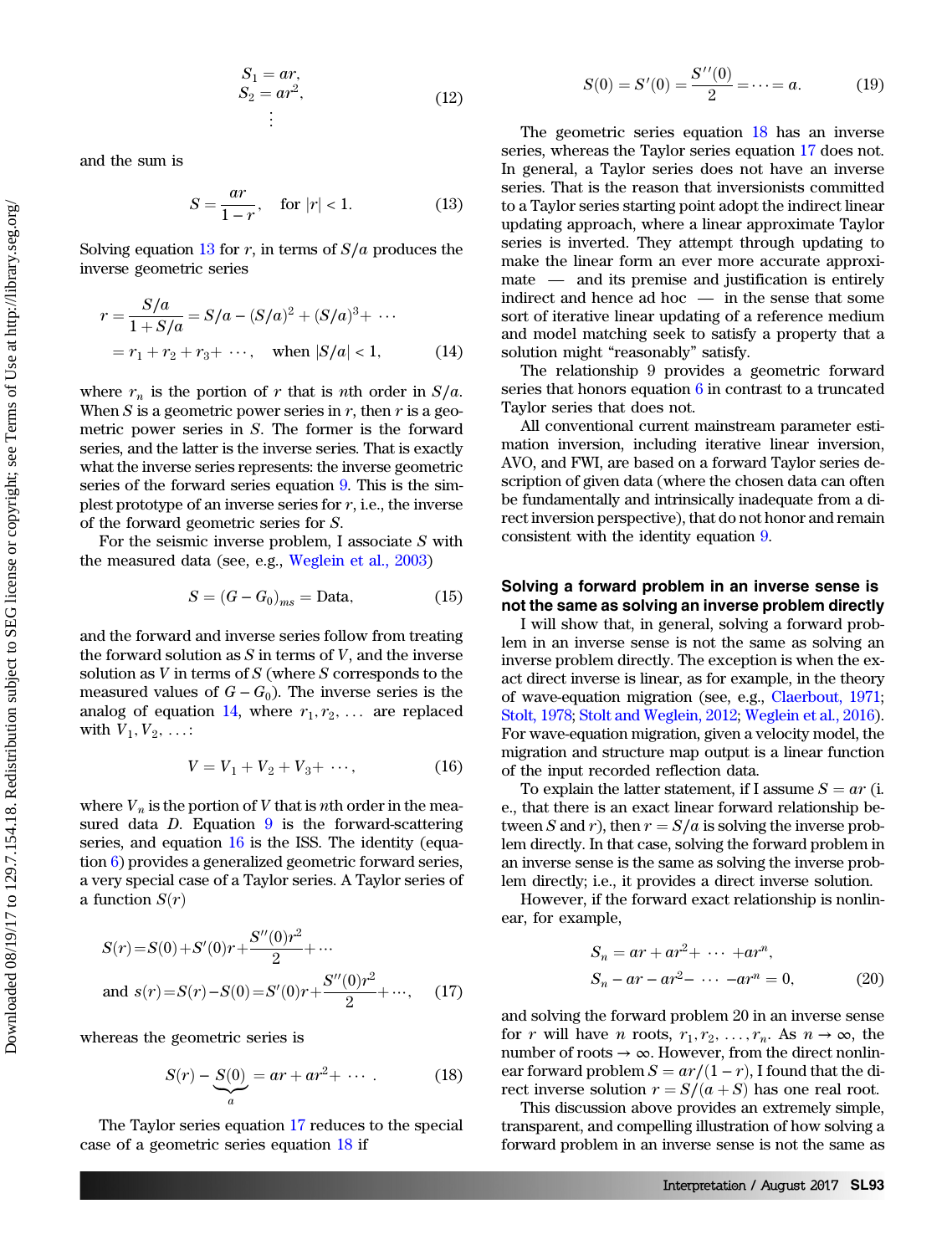<span id="page-5-0"></span>solving the inverse problem directly when there is a nonlinear forward and nonlinear inverse problem. The difference between solving a forward problem in an inverse sense (e.g., using equation  $9$  to solve for V) and solving an inverse problem directly (e.g., equations <sup>21</sup>–23) is much more serious, substantive, and practically significant the further I move away from a scalar single component acoustic framework. For example, it is hard to overstate the differences when examining the direct and indirect inversion of the elastic heterogeneous wave equation for earth mechanical properties and the consequences for structural and amplitude analysis and interpretation. This is a central flaw in many inverse approaches, including AVO and FWI (see [Weglein, 2013\)](#page-17-0).

The expansion of V in equation [16](#page-4-0), in terms of  $G_0$  and  $D = (G - G_0)_{ms}$ , the ISS ([Weglein et al., 2003](#page-18-0)) can be obtained as

$$
G_0 V_1 G_0 = D, \t\t(21)
$$

$$
G_0 V_2 G_0 = -G_0 V_1 G_0 V_1 G_0, \qquad (22)
$$

$$
G_0 V_3 G_0 = - G_0 V_1 G_0 V_1 G_0 V_1 G_0
$$
  

$$
- G_0 V_1 G_0 V_2 G_0 - G_0 V_2 G_0 V_1 G_0,
$$
  

$$
\vdots
$$
 (23)

To illustrate how to solve equations  $21-23$ , for  $V_1$ ,  $V_2$ , and  $V_3$ , consider the marine case with  $L_0$  corresponding to a homogeneous reference medium of water. Here,  $G_0$ is the Green's function for propagation in water;  $D$  is the data measured, for example, with towed streamer acquisition; G is the total field that the hydrophone receiver records on the measurement surface; and  $G_0$ is the field that the reference wave (due to  $L_0$ ) would record at the receiver. The differential operator V then represents the difference between earth properties L and water properties  $L_0$ . The solution for V is found using

$$
V = V_1 + V_2 + V_3 + \cdots, \tag{24}
$$

where  $V_n$  is the portion of V that is nth order in the data D. Substituting equation  $24$  into the forward series equation [9,](#page-3-0) then evaluating equation [9](#page-3-0) on the measurement surface and setting terms that are equal order in the data equal, I find equations <sup>21</sup>–23. Solving equation <sup>21</sup> for  $V_1$  involves the data D and  $G_0$  (water-speed propagator) and solving for  $V_1$  is analytic, and corresponds to a prestack water-speed Stolt  $f-k$  migration of the data  $D$ .

Hence, solving for  $V_1$  involves an analytic waterspeed  $f$ -k migration of data D. Solving for  $V_2$  from equation  $22$  involves the same water-speed analytic Stolt  $f$ - $k$ migration of  $-G_0V_1G_0V_1G_0$ , a quantity that depends on  $V_1$  and  $G_0$ , where  $V_1$  depends on data and water speed and  $G_0$  is the water-speed Green's function. Each term in the series produces  $V_n$  as an analytic Stolt  $f$ -k migration of a new "effective data," where the effective data, the right side of equations  $21-23$ , are multiplicative combinations of factors that only depend on the data  $D$ and  $G_0$ . Hence, every term in the ISS is directly computed in terms of data and water speed. That is the direct nonlinear inverse solution.

There are closed-form inverse solutions for a 1D earth and a normal incident plane wave (see, e.g., [Ware](#page-17-0) [and Aki, 1969](#page-17-0)), but the ISS is the only direct inverse method for a multidimensional subsurface.

The ISS provides a direct method for obtaining the subsurface properties contained within the differential operator  $L$ , by inverting the series order-by-order to solve for the perturbation operator  $V$ , using only the measured data D and a reference Green's function  $G_0$ , for any assumed earth model type. Equations <sup>21</sup>–<sup>23</sup> provide V in terms of  $V_1, V_2, \ldots$ , and each of the  $V_i$ is computable directly in terms of  $D$  and  $G_0$ . There is one equation (equation 21) that exactly produces  $V_1$ , and  $V_1$  is the exact portion of V that is linear in the measured data  $D$ . The inverse operation to determine  $V_1, V_2, V_3, \ldots$  is analytic, and it never is updated with band-limited data  $D$ . The band-limited nature of  $D$  never enters an updating process as occurs in iterative linear inversion, nonlinear AVO, and FWI.

#### The ISS and isolated task subseries

I can imagine that a set of tasks needs to be achieved to determine the subsurface properties V from recorded seismic data D. These tasks are achieved within equations <sup>21</sup>–23. The inverse tasks (and processing objectives) that are within a direct inverse solution are (1) free-surface multiple removal, (2) internal multiple removal,  $(3)$  depth imaging,  $(4)$  Q compensation without Q, and (5) nonlinear direct parameter estimation. Each of these five tasks has its own task-specific subseries from the ISS for  $V_1, V_2, \ldots$ , and each of those tasks is achievable directly and without subsurface information (see, e.g., [Weglein et al., 2003](#page-18-0), [2012](#page-18-0); [Innanen](#page-16-0) [and Lira, 2010](#page-16-0)). In Appendix [A](#page-11-0), I review the details of equations <sup>21</sup>–<sup>23</sup> for a 2D heterogeneous isotropic elastic medium.

#### Direct inverse and indirect inverse

Because iterative linear inversion is the concept and thinking behind many inverse approaches, I determined to make explicit the difference between that approach and a direct inverse method. The direct 2D elastic isotropic inverse solution described in Appendix [A](#page-11-0) is not iterative linear inversion. Iterative linear inversion starts with equation 21. In that approach, I solve for  $V_1$ and then change the reference medium iteratively. The new differential operator  $L_0'$  and the new reference medium  $G_0'$  satisfy

$$
L'_0 = L_0 - V_1
$$
 and  $L'_0 G'_0 = \delta$ . (25)

In the indirect iterative linear approach, all steps basically relate to the linear relationship equation 21 with a new reference background medium, with differential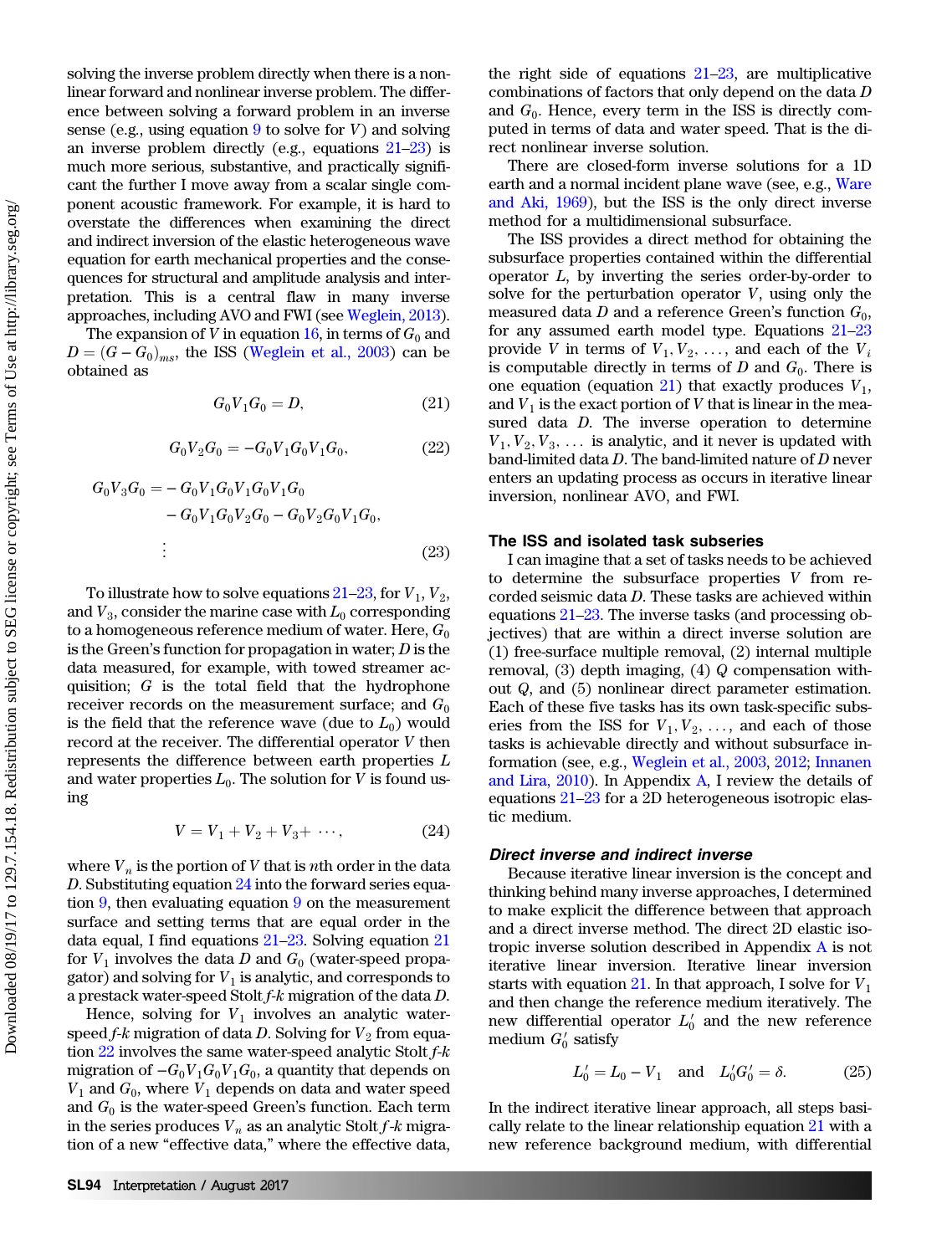<span id="page-6-0"></span>operator  $L'_0$  and a new reference Green's function  $G'_0$ , where in terms of the new updated reference  $L_0^\prime$  equation [21](#page-5-0) becomes

$$
G_0'V_1'G_0' = D' = (G - G_0')_{ms},\tag{26}
$$

where  $V_1'$  is the portion of V linear in data  $(G - G_0')_{ms}$ . We can continue to update  $L_0^\prime$  and  $G_0^\prime$ , and we hope that the indirect procedure is solving for the perturbation operator V. In contrast, the direct inverse solution (equations [16](#page-4-0) and A-6) calls for a single unchanged reference medium for computing  $V_1, V_2, \ldots$  For a homogeneous reference medium,  $V_1, V_2, \ldots$  are each obtained by a single unchanged analytic inverse. We remind ourselves that the inverse to find  $V_1$  from data is the same exact unchanged analytic inverse operation to find  $V_2, V_3, \ldots$  from equations [21](#page-5-0), [22](#page-5-0),  $\ldots$ , which is completely distinct and different from equations [25](#page-5-0) and 26 and higher iterates.

For ISS direct inversion, there are no numerical inverses, no generalized inverses, no inverses of matrices that are computed from and contain noisy band-limited data. The latter issue is terribly troublesome and difficult and is a serious practical problem, which does not exist or occur with direct ISS methods. The inverse of operators that contain and depend on band-limited noisy data is a central and intrinsic characteristic and practical pitfall of indirect methods, model matching, updating, and iterative linear inverse approaches (e.g., AVO and FWI).

### Are there any circumstances in which the indirect iterative linear inversion and the direct ISS parameter estimation would be equivalent?

Are there any circumstances in which the ISS direct parameter inversion subseries would be equivalent to and correspond to the indirect iterative linear approach? Let us consider the simplest acoustic singlereflector model and a normal incident plane-wave reflection data experiment with ideal full band-width perfect data. Let the upper half-space have velocity  $c_0$ and the lower half-space have velocity  $c_1$  and then analyze these two methods (direct ISS parameter estimation and indirect iterative linear inversion) to use the reflected data event to determine the velocity of the lower half-space,  $c_1$ . [Yang and Weglein \(2015\)](#page-18-0) examine and analyze this problem and compare the results of the direct ISS method and the indirect iterative linear inversion. They show that the direct ISS inversion to estimate  $c_1$  converged to  $c_1$  under all circumstances and all values of  $c_0$  and  $c_1$ . In contrast, the indirect linear iterative inversion had a limited range of values of  $c_0$  and  $c_1$ where it converged to  $c_1$ , and in that range, it converged much slower than the direct ISS parameter estimation for  $c_1$ . The iterative linear inverse simply shut down and failed when the reflection coefficient  $R$  was greater than 1/4 (see Appendix [B](#page-12-0) and [Yang, 2014](#page-18-0)).

The direct ISS parameter estimation method converged to  $c_1$  for any value of the reflection coefficient R. Hence, under the simplest possible circumstance, and providing the iterative linear method with an analytic Fréchet derivative, as a courtesy from and a gift delivered to the linear iterative from the ISS direct inversion method, the ranges of usefulness, validity, and relative effectiveness were never equivalent or comparable. With band-limited data and more complex earth models (e.g., elastic multiparameter), this gap in the range of validity, usefulness, and effectiveness will necessarily widen (see [Zhang, 2006;](#page-18-0) [Weglein, 2013\)](#page-17-0). The indirect iterative linear inversion and the direct ISS parameter-estimation method are never equivalent, and there are absolutely no simple or complicated circumstances in which they are equally effective. The distinct ISS free-surface-multiple elimination subseries and internal-multiple attenuation subseries are not only not dependent on subsurface properties, but they are precisely the same unchanged algorithms for any earth model type.

There was an earlier time when free-surface multiples were modeled and subtracted. Multiple-removal methods have moved on. Parameter-estimation methods continue to be firmly connected to model matching and subtraction. That stark and immense difference between iterative linear updating model matching and the direct inversion inverse scattering methods is an essential point to consider and comprehend for those interested in understanding these methodologies and their seismic processing and interpretation consequences and value. It is not conceivable to even formulate an iterative linear model matching method that is not dependent on a specified model type — let alone to compare it with ISS model-type-independent algorithms.

### Direct ISS parameter inversion: A time-lapse application

The direct inverse ISS elastic parameter estimation method (equation [A-6](#page-12-0)) was successfully applied ([Zhang](#page-18-0) [et al., 2006\)](#page-18-0) in a time-lapse sense to discriminate between pressure and fluid saturation changes. Traditional timelapse estimation methods were unable to predict and match that direct inversion ISS discrimination.

# Further substantive differences between iterative linear model matching inversion and direct inversion from the Lippmann-Schwinger equation and the ISS

The difference between iterative linear and the direct inverse of equation  $A-6$  is much more substantive and serious than merely a different way to solve  $G_0V_1G_0 =$ D (equation [21](#page-5-0)), for  $V_1$ . If equation 21 is someone's entire basic theory, you can mistakenly think that

$$
\hat{D}^{\rm PP} = \hat{G}_0^{\rm P} \hat{V}_1^{\rm PP} \hat{G}_0^{\rm P} \tag{27}
$$

is sufficient to update (generalizing equations [25](#page-5-0) and 26)

$$
\hat{D}^{\prime \text{PP}} = \hat{G}_0^{\prime \text{P}} \hat{V}_1^{\prime \text{PP}} \hat{G}_0^{\prime \text{P}}.
$$
 (28)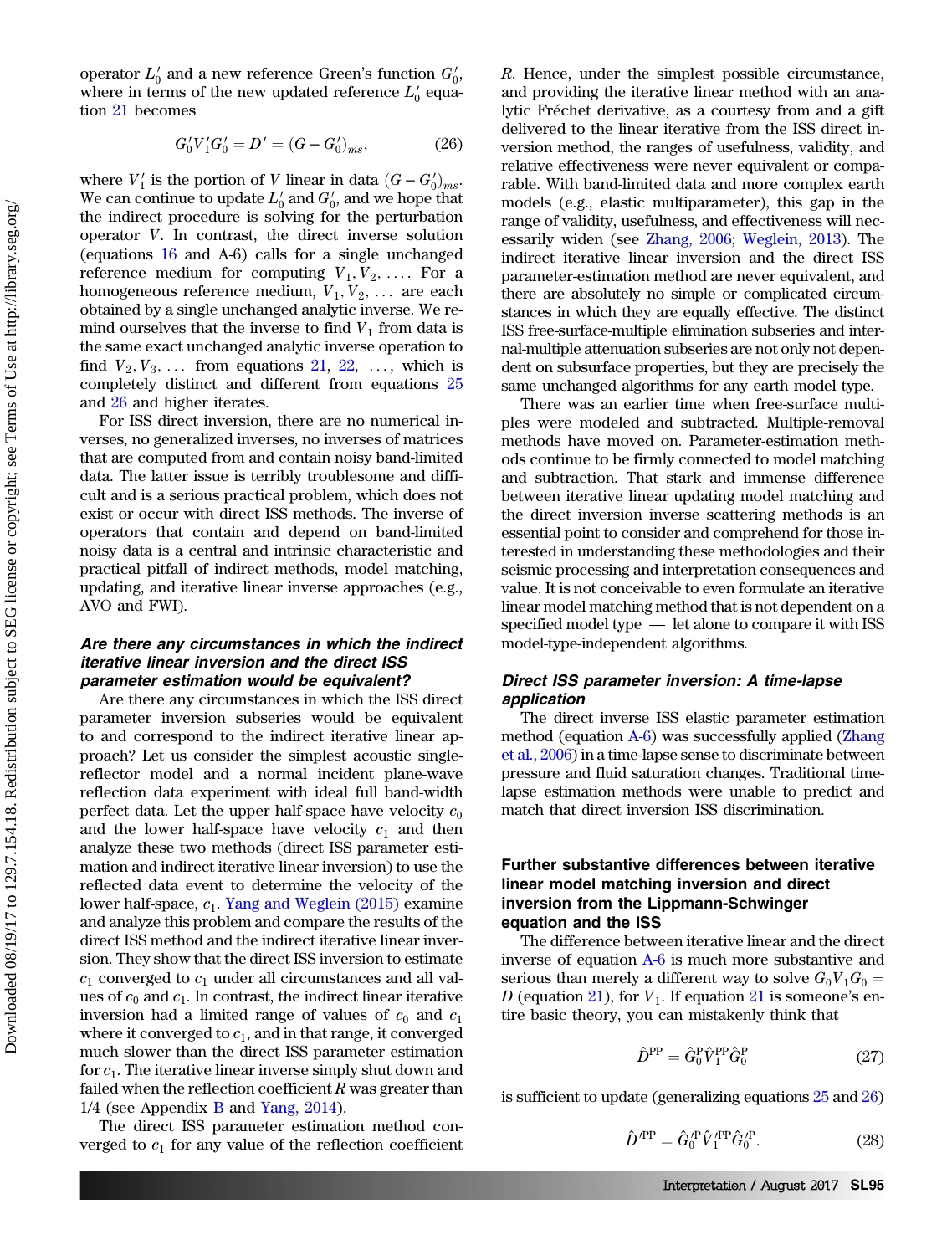Please note that ˆindicates that variables are transformed to PS space. This step loses contact with and violates the basic operator identity  $G = G_0 + G_0VG$  for the elastic wave equation. The fundamental identity  $G = G_0 +$  $G_0VG$  for the elastic wave equation is a nonlinear multiplicative matrix relationship. For the forward and inverse series, the input and output variables are matrices. The inverse solution for a change in an earth mechanical property has a nonlinear coupled dependence on all the data components

$$
\begin{pmatrix}\nD^{\rm PP} & D^{\rm PS} \\
D^{\rm SP} & D^{\rm SS}\n\end{pmatrix},\n\tag{29}
$$

in 2D and the P, SH, SV  $3 \times 3$  generalization in 3D [\(Stolt](#page-17-0) [and Weglein, 2012,](#page-17-0) chapter 7).

A unique expansion of  $VG_0$  in orders of measurement values of  $(G - G_0)$  is

$$
VG_0 = (VG_0)_1 + (VG_0)_2 + \cdots \t\t(30)
$$

The scattering-theory equation allows that forward series form the opportunity to find a direct inverse solution. Substituting equation  $30$  into equation  $9$  and setting the terms of equal order in the data to be equal, I have  $D = G_0V_1G_0$ , where the higher order terms are  $V_2, V_3, \ldots$ , as given in [Weglein et al. \(2003](#page-18-0), p. R33, equations [7](#page-3-0)–[14\)](#page-4-0).

For the elastic equation,  $V$  is a matrix and the relationship between the data and  $V_1$  is

$$
\begin{pmatrix}\nD^{\rm PP} & D^{\rm PS} \\
D^{\rm SP} & D^{\rm SS}\n\end{pmatrix} = \begin{pmatrix}\nG_0^{\rm P} & 0 \\
0 & G_0^{\rm S}\n\end{pmatrix} \begin{pmatrix}\nV_1^{\rm PP} & V_1^{\rm PS} \\
V_1^{\rm SP} & V_1^{\rm SS}\n\end{pmatrix} \begin{pmatrix}\nG_0^{\rm P} & 0 \\
0 & G_0^{\rm S}\n\end{pmatrix},
$$
\n(31)

$$
V_1 = \begin{pmatrix} V_1^{\rm PP} & V_1^{\rm PS} \\ V_1^{\rm SP} & V_1^{\rm SS} \\ \end{pmatrix}, \tag{32}
$$

$$
V = \begin{pmatrix} V^{\rm PP} & V^{\rm PS} \\ V^{\rm SP} & V^{\rm SS} \end{pmatrix},\tag{33}
$$

$$
V = V_1 + V_2 + \cdots,\tag{34}
$$

where  $V_1$ ,  $V_2$  are linear, quadratic contributions to V in terms of the data

$$
D = \begin{pmatrix} D^{\rm PP} & D^{\rm PS} \\ D^{\rm SP} & D^{\rm SS} \end{pmatrix}.
$$
 (35)

The changes in elastic properties and density are contained in

$$
V = \begin{pmatrix} V^{\rm PP} & V^{\rm PS} \\ V^{\rm SP} & V^{\rm SS} \end{pmatrix},\tag{36}
$$

and that leads to direct and explicit solutions for the changes in mechanical properties in orders of the data

$$
D = \begin{pmatrix} D^{\rm PP} & D^{\rm PS} \\ D^{\rm SP} & D^{\rm SS} \end{pmatrix},\tag{37}
$$

$$
\frac{\Delta \gamma}{\gamma} = \left(\frac{\Delta \gamma}{\gamma}\right)_1 + \left(\frac{\Delta \gamma}{\gamma}\right)_2 + \cdots, \tag{38}
$$

$$
\frac{\Delta \mu}{\mu} = \left(\frac{\Delta \mu}{\mu}\right)_1 + \left(\frac{\Delta \mu}{\mu}\right)_2 + \cdots,
$$
 (39)

$$
\frac{\Delta \rho}{\rho} = \left(\frac{\Delta \rho}{\rho}\right)_1 + \left(\frac{\Delta \rho}{\rho}\right)_2 + \cdots,
$$
 (40)

where  $\gamma$ ,  $\mu$ , and  $\rho$  are the bulk modulus, shear modulus, and density, respectively.

The ability of the forward series to have a direct inverse series derives from (1) the identity among  $G, G_0$ , and V provided by the scattering equation and then (2) the recognition that the forward solution can be viewed as a geometric series for the data  $D$ , in terms of  $VG_0$ . The latter derives the direct inverse series for  $VG_0$  in terms of the data.

Viewing the forward problem and series as the Taylor series

$$
D(m) = D(m_0) + D'(m_0)\Delta m + \frac{D''(m_0)}{2}\Delta m^2 + \cdots, \quad (41)
$$

in which the derivatives are Fréchet derivatives, in terms of  $\Delta m$ , does not offer a direct inverse series, and hence there is no choice but to solve the forward series in an inverse sense. It is that fact that results in all current AVO and FWI methods being modeling methods that are solved in an inverse sense. Among references that solve a forward problem in an inverse sense in Pwave AVO are [Clayton and Stolt \(1981\)](#page-16-0), [Shuey \(1985\),](#page-17-0) [Stolt and Weglein \(1985\),](#page-17-0) [Boyse and Keller \(1986\),](#page-16-0) [Stolt](#page-17-0) [\(1989\),](#page-17-0) [Beylkin and Burridge \(1990\),](#page-15-0) [Castagna and](#page-16-0) [Smith \(1994\)](#page-16-0), [Goodway et al. \(1997\)](#page-16-0), [Burridge et al.](#page-16-0) [\(1998\),](#page-16-0) [Smith and Gidlow \(2000\)](#page-17-0), [Foster et al. \(2010\)](#page-16-0), and [Goodway \(2010\).](#page-16-0) The intervention of the explicit relationship among  $G$ ,  $G_0$ , and  $V$  (the scattering equation) in a Taylor series-like form produces a geometric series and a direct inverse solution.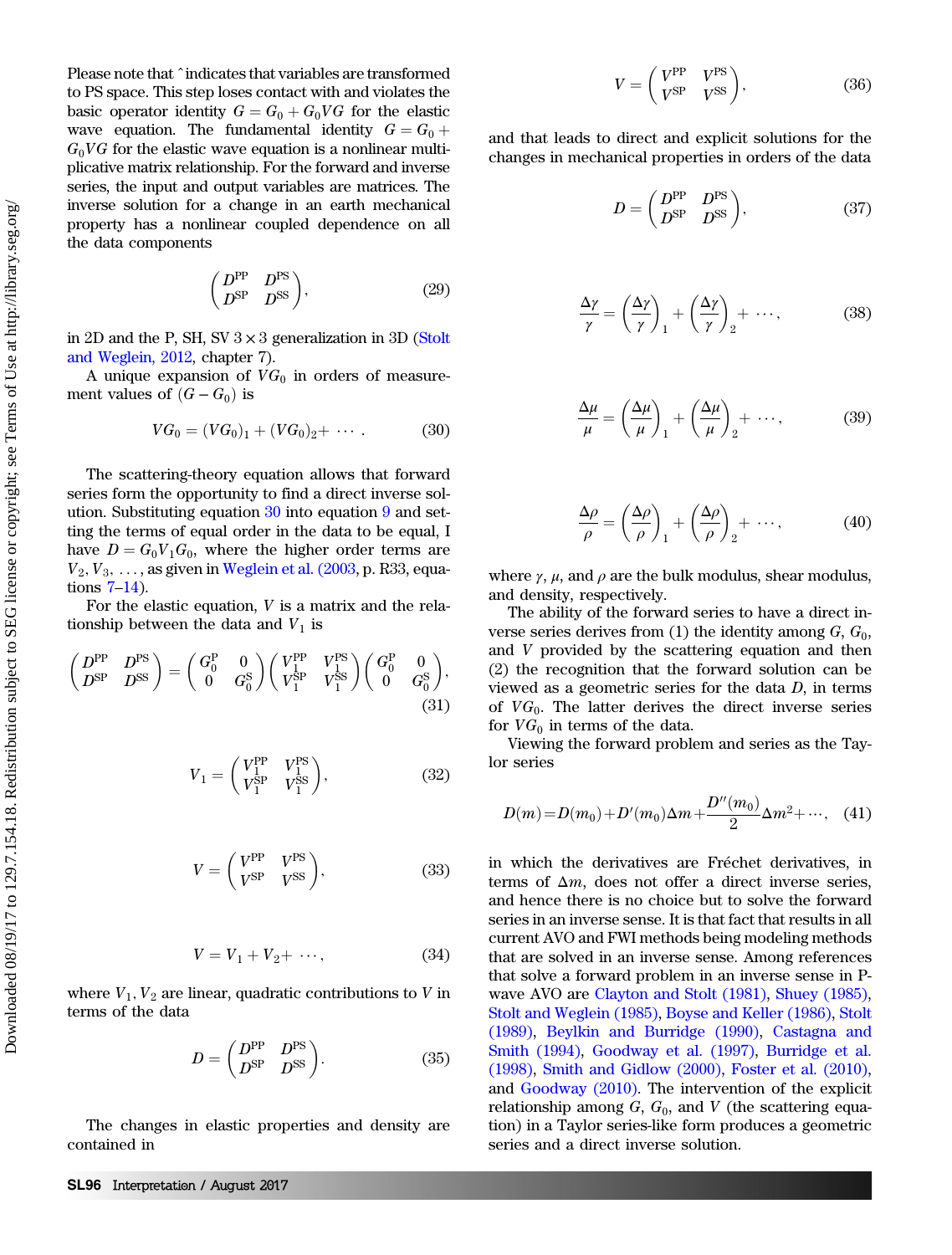The linear equations are

$$
\begin{pmatrix}\n\hat{D}^{\text{PP}} & \hat{D}^{\text{PS}} \\
\hat{D}^{\text{SP}} & \hat{D}^{\text{SS}}\n\end{pmatrix} = \begin{pmatrix}\n\hat{G}_0^{\text{P}} & 0 \\
0 & \hat{G}_0^{\text{S}}\n\end{pmatrix} \begin{pmatrix}\n\hat{V}_1^{\text{PP}} & \hat{V}_1^{\text{PS}} \\
\hat{V}_1^{\text{SP}} & \hat{V}_2^{\text{SS}}\n\end{pmatrix} \begin{pmatrix}\n\hat{G}_0^{\text{P}} & 0 \\
0 & \hat{G}_0^{\text{S}}\n\end{pmatrix},
$$
\n(42)

$$
\hat{D}^{\rm PP} = \hat{G}_0^{\rm P} \hat{V}_1^{\rm PP} \hat{G}_0^{\rm P},\tag{43}
$$

$$
\hat{D}^{\rm PS} = \hat{G}_0^{\rm P} \hat{V}_1^{\rm PS} \hat{G}_0^{\rm S},\tag{44}
$$

$$
\hat{D}^{\rm SP} = \hat{G}_0^{\rm S} \hat{V}_1^{\rm SP} \hat{G}_0^{\rm P},\tag{45}
$$

$$
\hat{D}^{\rm{SS}} = \hat{G}_0^{\rm{S}} \hat{V}_1^{\rm{SS}} \hat{G}_0^{\rm{S}},\tag{46}
$$

$$
\tilde{D}^{\text{PP}}(k_g, 0; -k_g, 0; \omega) = -\frac{1}{4} \left( 1 - \frac{k_g^2}{\nu_g^2} \right) \tilde{a}_{\rho}^{(1)}(-2\nu_g) \n- \frac{1}{4} \left( 1 + \frac{k_g^2}{\nu_g^2} \right) \tilde{a}_{\gamma}^{(1)}(-2\nu_g) + \frac{2k_g^2 \beta_0^2}{(\nu_g^2 + k_g^2) \alpha_0^2} \tilde{a}_{\mu}^{(1)}(-2\nu_g), \quad (47)
$$

$$
\tilde{D}^{\text{PS}}(\nu_g, \eta_g) = -\frac{1}{4} \left( \frac{k_g}{\nu_g} + \frac{k_g}{\eta_g} \right) \tilde{a}_{\rho}^{(1)}(-\nu_g - \eta_g) \n- \frac{\beta_0^2}{2\omega^2} k_g(\nu_g + \eta_g) \left( 1 - \frac{k_g^2}{\nu_g \eta_g} \right) \tilde{a}_{\mu}^{(1)}(-\nu_g - \eta_g), \quad (48)
$$

$$
\tilde{D}^{\rm SP}(\nu_g, \eta_g) = \frac{1}{4} \left( \frac{k_g}{\nu_g} + \frac{k_g}{\eta_g} \right) \tilde{a}_{\rho}^{(1)}(-\nu_g - \eta_g) \n+ \frac{\rho_0^2}{2\omega^2} k_g(\nu_g + \eta_g) \left( 1 - \frac{k_g^2}{\nu_g \eta_g} \right) \tilde{a}_{\mu}^{(1)}(-\nu_g - \eta_g), \text{ and } (49)
$$

$$
\tilde{D}^{SS}(k_g, \eta_g) = \frac{1}{4} \left( 1 - \frac{k_g^2}{\eta_g^2} \right) \tilde{a}_{\rho}^{(1)}(-2\eta_g) \n- \left[ \frac{\eta_g^2 + k_g^2}{4\eta_g^2} - \frac{2k_g^2}{\eta_g^2 + k_g^2} \right] \tilde{a}_{\mu}^{(1)}(-2\eta_g),
$$
\n(50)

where  $a^{(1)}_{\gamma},$   $a^{(1)}_{\mu},$  and  $a^{(1)}_{\rho}$  are the linear estimates of the changes in bulk modulus, shear modulus, and density, respectively. Here,  $k_q$  is the Fourier conjugate to the receiver position  $x_g$  and  $\nu_g$  and  $\eta_g$  are the vertical wavenumbers for the P- and S-reference waves, respectively, where

$$
\nu_g^2 + k_g^2 = \frac{\omega^2}{\alpha_0^2},\tag{51}
$$

$$
\eta_g^2 + k_g^2 = \frac{\omega^2}{\beta_0^2},\tag{52}
$$

and  $\alpha_0$  and  $\beta_0$  are the P- and S-velocities in the reference medium, respectively. The direct quadratic nonlinear equations are

$$
\begin{aligned} &\binom{\hat{G}_{0}^{P}}{0} \left(\begin{matrix}\hat{V}_{2}^{PP} & \hat{V}_{2}^{PS} \\ 0 & \hat{G}_{0}^{S}\end{matrix}\right) \binom{\hat{V}_{2}^{PP}}{\hat{V}_{2}^{SP}} \binom{\hat{V}_{2}^{PS}}{0} \binom{\hat{G}_{0}^{P}}{0} \\ &= -\binom{\hat{G}_{0}^{P}}{0} \left(\begin{matrix}\hat{V}_{1}^{PP} & \hat{V}_{1}^{PS} \\ 0 & \hat{G}_{0}^{S}\end{matrix}\right) \binom{\hat{V}_{1}^{PP}}{\hat{V}_{1}^{SP}} \binom{\hat{G}_{0}^{P}}{0} \binom{\hat{G}_{0}^{P}}{0} \binom{\hat{V}_{1}^{PP}}{\hat{V}_{1}^{SP}} \binom{\hat{G}_{0}^{P}}{0} \binom{\hat{G}_{0}^{P}}{0} \end{aligned} \tag{53}
$$

$$
\hat{G}_0^P \hat{V}_2^{PP} \hat{G}_0^P = -\hat{G}_0^P \hat{V}_1^{PP} \hat{G}_0^P \hat{V}_1^{PP} \hat{G}_0^P - \hat{G}_0^P \hat{V}_1^{PS} \hat{G}_0^S \hat{V}_1^{SP} \hat{G}_0^P, (54)
$$

$$
\hat{G}_0^{\rm P} \hat{V}_2^{\rm PS} \hat{G}_0^{\rm S} = -\hat{G}_0^{\rm P} \hat{V}_1^{\rm PP} \hat{G}_0^{\rm P} \hat{V}_1^{\rm PS} \hat{G}_0^{\rm S} - \hat{G}_0^{\rm P} \hat{V}_1^{\rm PS} \hat{G}_0^{\rm S} \hat{V}_1^{\rm SS} \hat{G}_0^{\rm S}, \tag{55}
$$

$$
\hat{G}_0^{\rm S} \hat{V}_2^{\rm SP} \hat{G}_0^{\rm P} = -\hat{G}_0^{\rm S} \hat{V}_1^{\rm SP} \hat{G}_0^{\rm P} \hat{V}_1^{\rm PP} \hat{G}_0^{\rm P} - \hat{G}_0^{\rm S} \hat{V}_1^{\rm SS} \hat{G}_0^{\rm S} \hat{V}_1^{\rm SP} \hat{G}_0^{\rm P}, \quad (56)
$$

$$
\hat{G}_0^{\rm S}\hat{V}_2^{\rm SS}\hat{G}_0^{\rm S} = -\hat{G}_0^{\rm S}\hat{V}_1^{\rm SP}\hat{G}_0^{\rm P}\hat{V}_1^{\rm PS}\hat{G}_0^{\rm S} - \hat{G}_0^{\rm S}\hat{V}_1^{\rm SS}\hat{G}_0^{\rm S}\hat{V}_1^{\rm SS}\hat{G}_0^{\rm S}.
$$
 (57)

Because  $\hat{V}^{\mathrm{PP}}_{1}$  relates to  $\hat{D}^{\mathrm{PP}}, \hat{V}^{\mathrm{PS}}_{1}$  relates to  $\hat{D}^{\mathrm{PS}},$  and so on, the four components of the data will be coupled in the nonlinear elastic inversion. I cannot perform the direct nonlinear inversion without knowing all components of the data. Thus, the direct nonlinear solution determines the data needed for a direct inverse. That, in turn, defines what a linear estimate means. That is, a linear estimate of a parameter is an estimate of a parameter that is linear in data that can directly invert for that parameter. Because  $D^{PP}$ ,  $D^{PS}$ ,  $D^{SP}$ , and  $D^{SS}$  are needed to determine  $a_{\gamma}$ ,  $a_{\mu}$ , and  $a_{\rho}$  directly, a linear estimate for any one of these quantities requires simultaneously solving equations <sup>47</sup>–<sup>50</sup> (for further details, see, e.g., [Weglein et al., 2009\)](#page-18-0).

Those direct nonlinear formulas are like the direct solution for the quadratic equation mentioned above and solve directly and nonlinearly for changes in the velocities,  $\alpha$ ,  $\beta$ , and the density  $\rho$  in a 1D elastic earth. [Stolt and Weglein \(2012\)](#page-17-0) present the linear equations for a 3D earth that generalize equations  $47-50$ . Those formulas prescribe precisely what data you need as input, and they dictate how to compute those sought-after mechanical properties, given the necessary data. There is no search or cost function, and the unambiguous and unequivocal data needed are full-multicomponent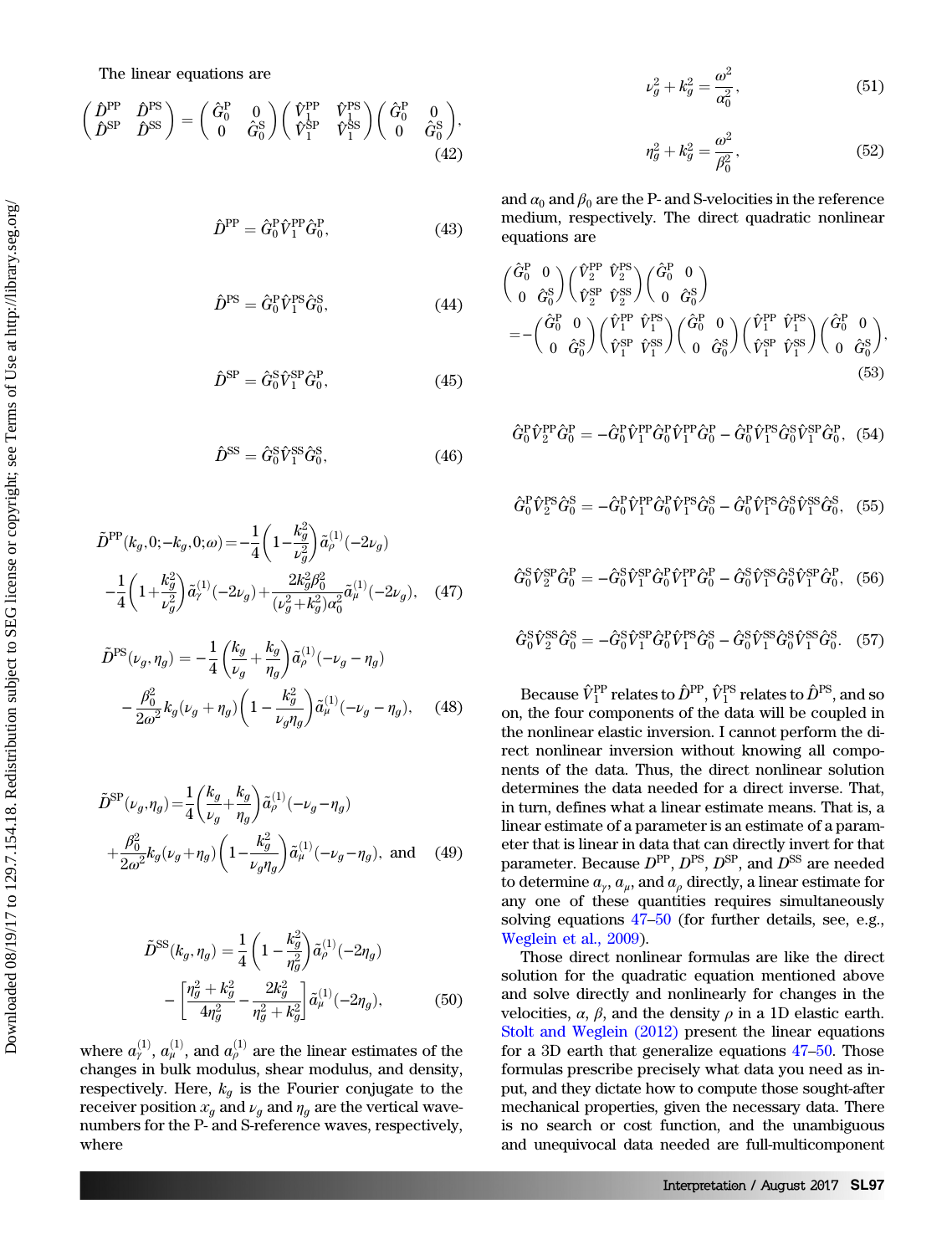$data$  — PP, PS, SP, and SS — for all traces in each of the P- and S-shot records. The direct algorithm determines first the data needed and then the appropriate algorithms for using those data to directly compute the sought-after changes in the earth's mechanical properties. Hence, any method that calls itself inversion (let alone full-wave inversion) for determining changes in elastic properties, and in particular, the P-wave velocity  $\alpha$ , and that inputs only P-data, is more off base, misguided, and lost than the methods that sought two or more functions of depth from a single trace. You can model-match P-data ad nauseum, which takes a lot of computational effort and people with advanced degrees in math and physics computing Fréchet derivatives, and it requires sophisticated  $L_p$ -norm cost functions and local or global search engines, so it must be reasonable, scientific, and worthwhile. Why can I not use just PPdata to invert for changes in  $V_{\rm P}$ ,  $V_{\rm S}$ , and density because Zoeppritz says that I can model PP from those quantities and because I have, using PP-data with angle variation, enough dimension? As stated above, data dimension is good, but it is not good enough for a direct inversion of those elastic properties.

Adopting equations [27](#page-6-0) and [28](#page-6-0) as in AVO and FWI, there is a violation of the fundamental relationship between changes in a medium and changes in a wavefield,  $G = G_0 + G_0VG$ , which is as serious as considering problems involving a right triangle and violating the Pythagorean theorem. That is, iteratively updating PP data with an elastic model violates the basic relationship between changes in a medium  $V$  and changes in the wavefield  $G - G_0$  for the simplest elastic earth model.

This direct inverse method for parameter estimation provides a platform for amplitude analysis and a solid framework and direct methodology for the goals and objectives of indirect methods such as AVO and FWI. A direct method for the purposes of amplitude analysis provides a method that derives from, respects, and honors the fundamental identity and relationship  $G = G_0 +$  $G_0VG$ . Iteratively inverting multicomponent data has the correct data, but it does not correspond to a direct inverse algorithm. To honor  $G = G_0 + G_0VG$ , you need the data and the algorithm that the direct inverse prescribes. Not recognizing the message that an operator identity and the elastic wave equation unequivocally communicate is a fundamental and significant contribution to the gap in effectiveness in current AVO and FWI methods and application (equation  $A-6$ ). This analysis generalizes to 3D with P, SH, and SV data.

### The role of direct and indirect methods

There is a role for direct and indirect methods in practical real-world applications. In our view, indirect methods are to be called upon for recognizing that the world is more complicated than the physics that we assume in our models and methods. For the part of the world that you are capturing in your model and physics, nothing compares to direct methods for clarity and effectiveness. An optimal indirect method would seek to satisfy a cost function that derives from a property of the direct method. In that way, the indirect and direct methods would be aligned, consistent, and cooperative for accommodating the part of the world described by your physical model (with a direct inverse method) and the part that is outside (with an indirect method).

### The indirect method of model matching primaries and multiples (so-called FWI)

All model matching inverse approaches are indirect methods. Iterative linear inversion model matching is an indirect search methodology, which is ad hoc and without a firm and solid foundation and theoretical and conceptual framework. Nevertheless, we can imagine and understand that model matching primaries and multiples, rather than only primaries, could improve upon matching only primaries. However, model matching primaries and multiples remains ad hoc and indirect and is always on much shakier footing than direct inversion for the same inversion goals and objectives. Direct ISS inversion for parameter estimation only requires and inputs primaries.

For all multidimensional seismic applications, the only direct inverse solution is provided by the operator identity equation  $6$  and is in the form of a series of equations [21](#page-5-0)–[23](#page-5-0), the ISS [\(Weglein et al., 2003](#page-18-0)). It can achieve all processing objectives within a single framework and a single set of equations [21](#page-5-0)–[23](#page-5-0) without requiring any subsurface information. There are distinct isolated-task inverse scattering subseries derived from the ISS, which can perform free-surface multiple removal [\(Carvalho](#page-16-0) [et al., 1992](#page-16-0); [Weglein et al., 1997](#page-18-0)), internal multiple removal [\(Araújo et al., 1994](#page-15-0); [Weglein et al., 2003\)](#page-18-0), depth imaging (e.g., [Shaw, 2005;](#page-17-0) [Liu, 2006;](#page-17-0) [Weglein et al., 2012\)](#page-18-0), parameter estimation ([Zhang, 2006;](#page-18-0) [Li, 2011](#page-16-0); [Liang, 2013;](#page-16-0) [Yang and Weglein, 2015](#page-18-0)), and Q compensation without needing, estimating, or determining Q [\(Innanen and We](#page-16-0)[glein, 2007;](#page-16-0) [Lira, 2009;](#page-16-0) [Innanen and Lira, 2010\)](#page-16-0), and each achieves its objective directly and without subsurface information. The direct inverse solution (e.g., [Weglein et al.,](#page-18-0) [2003](#page-18-0), [2009\)](#page-18-0) provides a framework and a firm mathphysics foundation that unambiguously defines the data requirements and the distinct algorithms to perform each and every associated task within the inverse problem, directly and without subsurface information.

Having an ad hoc, indirect method as the starting point places a cloud over issue identification when lessthan-satisfactory results arise with field data. In addition, we saw that direct inversion parameter estimation has a significantly lower dependence on the low-frequency data components in comparison with indirect methods such as nonlinear AVO and FWI.

Only a direct solution can provide algorithmic clarity, confidence, and effectiveness. The current industry-standard AVO and FWI, using variants of model-matching and iterative linear inverse, are indirect methods, and iteratively linearly updating P data or multicomponent data (with or without multiples) does not correspond to, and will not produce, a direct solution.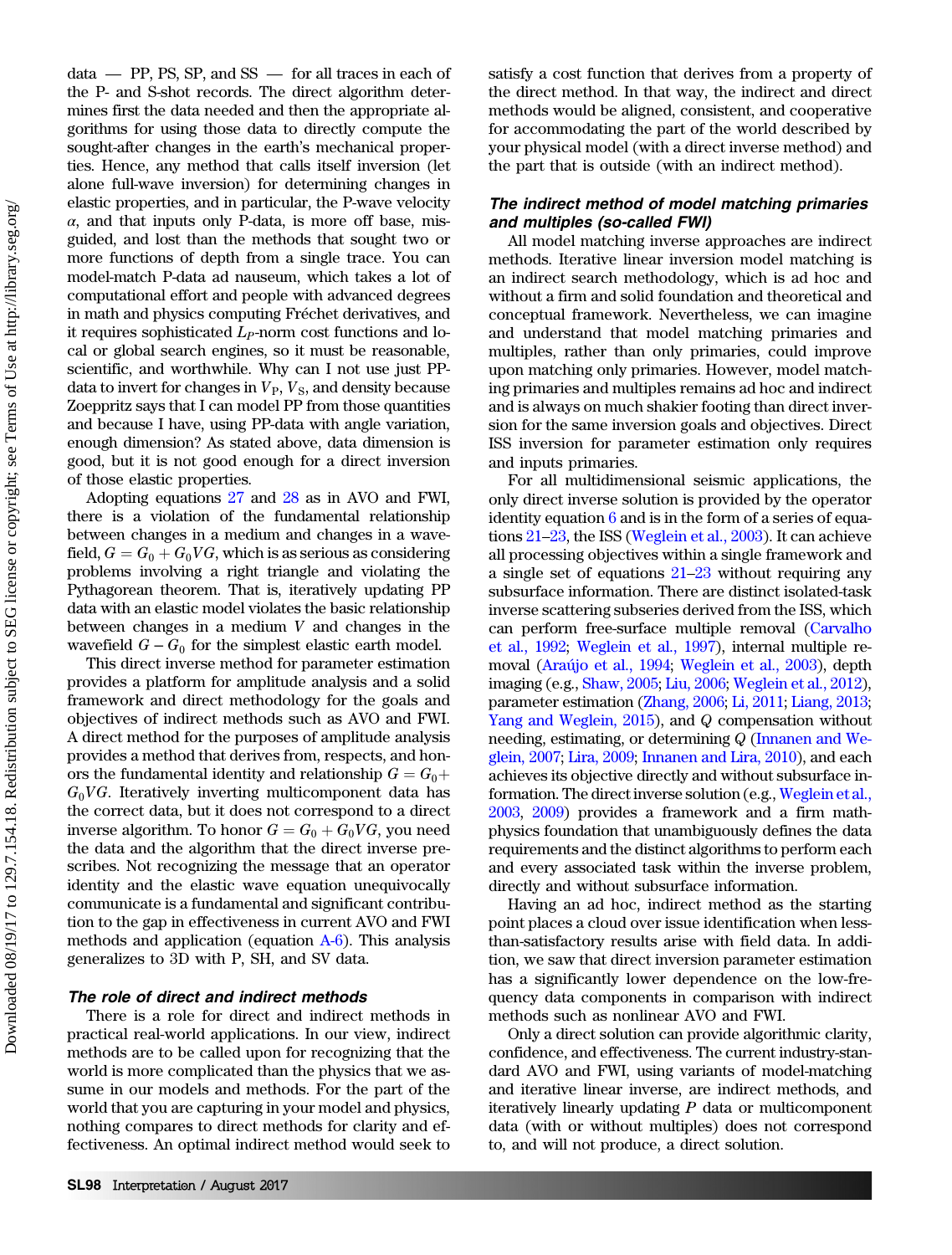#### All direct inverse methods for structural determination and amplitude analysis require only primaries

In [Weglein \(2016\)](#page-18-0), the role of primaries and multiples in imaging is examined and analyzed. The most capable and interpretable migration method derives from predicting a source and receiver experiment at depth. For data consisting of primaries and multiples, a discontinuous velocity model is needed to achieve that predicted experiment at depth. With that discontinuous velocity model, free-surface and internal multiples play no role in the migration and the exact same image results with or without multiples (see [Weglein, 2016\)](#page-18-0). For a smooth velocity model, multiples will result in false and misleading images and must be removed before the migration and migration-inversion of primaries.

In [Weglein et al. \(2003\),](#page-18-0) ISS direct depth imaging (without a velocity model or subsurface information) removes free-surface and internal multiples prior to the distinct subseries that input primaries and perform depth imaging and amplitude analysis, respectively, each directly and without subsurface information and only using and requiring primaries.

Hence, all direct inversion methods, those with and those without subsurface/velocity information, require only primaries for complete structural determination and amplitude analysis. Methods that seek to use multiples to address issues from less than a complete acquisition of primaries are seeking an appropriate image of an unrecorded primary.

Indirect methods are ad hoc without a clear or firm math-physics foundation and framework, and they start without knowing whether "the indirect solution" is in fact a solution. A more complete or fuller data set being matched between model data and field data, each with primaries and multiples, could at times improve upon matching only primaries, but the entire approach is indirect and ad hoc with or without multiples, and it lacks the benefits of a direct method. With indirect methods, there is no framework and theory to rely on, and no confidence that a solution is forthcoming under any circumstances.

If I seek the parameters of an elastic heterogeneous isotropic subsurface, then the differential operator in the operator identity is the differential operator that occurs in the elastic, heterogeneous, isotropic wave equation. From 40 years of AVO and amplitude analysis application in the petroleum industry, the elastic isotropic model is the baseline minimally realistic and acceptable earth model type for amplitude analysis, for example, for AVO and FWI. Then, taking the operator identity (called the Lippmann-Schwinger, or scattering theory, equation) for the elastic-wave equation, I can obtain a direct inverse solution for the changes in the elastic properties and density. The direct inverse solution specifies the data required and the algorithm to achieve a direct parameter estimation solution. In this paper, I explain how this methodology differs from all current AVO and FWI methods, which are, in fact, forms of model matching. Multicomponent data consisting of only primaries are needed for a direct inverse solution for subsurface properties. This paper focuses on one specific inverse task, parameter estimation, within the overall and broader set of inversion objectives and tasks. Furthermore, the impact of band-limited data and noise are discussed and compared for the direct ISS parameter estimation and indirect (AVO and FWI) inversion methods.

In this paper, I focused on analyzing and examining the direct inverse solution that the ISS inversion subseries provides for parameter estimation. The distinct issues of (1) data requirements, (2) model type, and (3) inversion algorithm for the direct inverse are all important ([Weglein, 2015b](#page-18-0)). For an elastic heterogeneous medium, I show that the direct inverse requires multicomponent/ PS (P- and S-component) data and prescribes how that data are used for a direct parameter estimation solution ([Zhang and Weglein, 2006](#page-18-0)).

#### Conclusion

In this paper, I describe, illustrate, and analyze the considerable conceptual, substantive, and practical benefit and added value that a direct parameter inversion from the ISS provides in comparison with all current indirect inverse methods (e.g., AVO and FWI) for amplitude analysis goals and objectives. A direct method provides (1) a solution that we (the seismic industry) can have confidence that it is in fact solving the defined problem of interest and (2) in addition, when the method does not improve the drilling decisions, then we know that the issue is that the problem of interest is not the problem that we need to be interested in. On the other hand, indirect methods such as AVO and FWI have a plethora of approaches and paths, and when less-than-satisfactory results occur, we do not know whether the issue is the chosen problem of interest or the choice among innumerable indirect solutions, or both.

All scientific methods make assumptions — and seismic processing and interpretation methods are no exception. When the assumptions behind seismic methods are satisfied, the methods are useful and effective and can support successful drill decisions. When the assumptions are not satisfied, the methods can have difficulty or can fail. The latter breakdown can contribute to unsuccessful ill-informed drill decisions, dry-hole drilling, or suboptimal appraisal and development wells.

The objective of seismic research is to provide new and effective toolbox capability for processing and interpretation that will improve the drill success rate and reduce dry-hole and suboptimal drilling decisions. Toward that end, the starting point in seismic research is to identify the outstanding prioritized problems and challenges that need to be addressed and solved.

The ability to clearly and unambiguously define the origin and root cause behind seismic issues, problems, breakdown, and challenges is an essential and critically important step in designing and executing a strategy to provide new and more capable methods to the seismic processing and interpretation toolbox.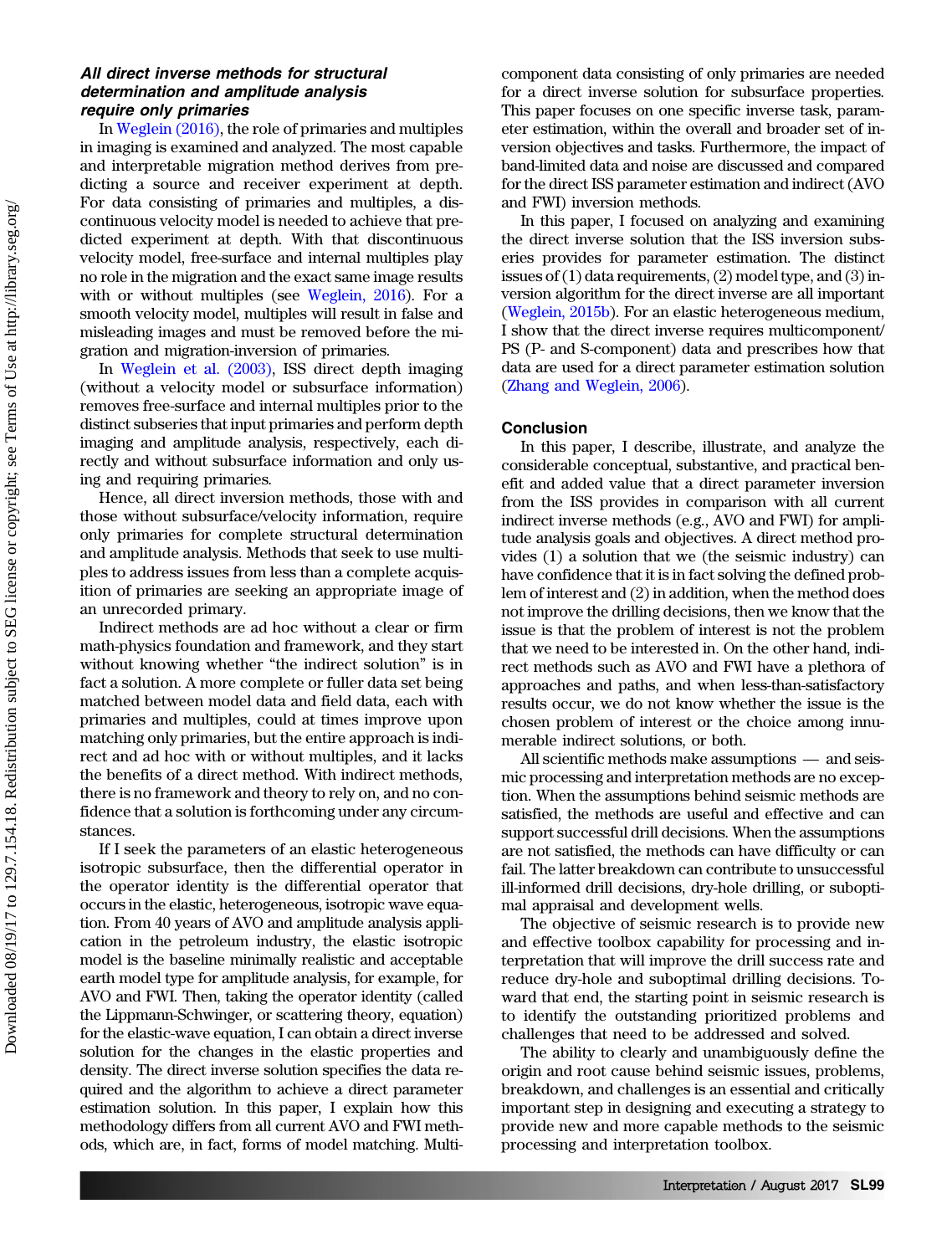<span id="page-11-0"></span>Direct inversion methods can provide that problem definition and clarity. They are also unique in providing the confidence that the problem of interest is actually being addressed. For ISS parameter estimation, although the recorded data are of course band limited, the band-limited data are never used to compute the updated inverse operator for the next iterated linear step because the inverse operator is fixed and analytic for every term in the ISS. That is one of several important and substantive differences pointed out in this paper between the direct inverse ISS parameter estimation method and all indirect inversion methods, e.g., AVO and FWI. I provide an explicit analytic example and comparison between direct ISS parameter estimation and the indirect linear updating model matching concepts behind AVO and FWI.

All seismic processing methods depend on the amplitude and phase of seismic data. Different processing methods that seek to achieve a certain specific processing goal can have different relative sensitivities to noise and bandwidth. Amplitude analysis for determining earth mechanical property changes is one of the most sensitive. Methods that achieve seismic goals as a sequence of separate intermediate steps have a natural advantage over methods that seek to combine goals. Achieving an intermediate, easier goal that is less demanding can significantly enhance the ability to achieve the subsequent more demanding seismic processing objectives. The indirect methods that seek to locate structure and identify changes in earth mechanical properties at once have a terrible dependence on missing low-frequency data. However, if I first locate a structure by wave-equation migration (a process that is insensitive to missing low frequency data), then in principle, I can determine the earth mechanical property changes with a single frequency within the bandwidth. The ISS direct amplitude analysis method described, exemplified, tested, and compared in this paper assumes that a set of less-daunting seismic processing tasks, using an ISS task specific subseries, has been achieved (e.g., multiple removal, depth imaging) before this task is undertaken. To have a fair comparison, the indirect model matching method is tested with a data with a well-located single reflector, and hence there are no imaging issues or multiples in the problem. That allows a pristine, clear, and definitive comparison of the amplitude analysis — parameter estimation function of the prototype direct ISS method and the corresponding indirect model-matching iterative updating approach. There are important issues of resolution and illumination, which will impact the results of this paper, with advances in migration theory and algorithms that avoid all high-frequency approximations in the imaging principles and wave-propagation models that can improve resolution and illumination.

Direct and indirect methods can play an important role and function in seismic processing, in which the former accommodates and addresses the assumed physics and the latter provides a channel for real-world phenomena beyond the assumed physics. Both are called for within a comprehensive and effective seismic processing and interpretation strategy.

#### Acknowledgments

The author is grateful to all M-OSRP sponsors for their support and encouragement of this research. J. Mayhan is thanked for his invaluable assist in preparing this paper. The author is deeply grateful and appreciative to H. Bui for her encouragement to write and submit this paper. The author thanks B. Goodway and J. Zhang for their detailed, thoughtful, and constructive reviews. All of their suggestions enhanced and benefited this paper. The author is deeply grateful to H. Zhang, H. Liang, X. Li, and S. Jiang for their historic contributions to direct ISS elastic parameter estimation.

#### Appendix A

#### The operator identity and direct inverse solution for a 2D heterogeneous isotropic elastic medium

I describe the forward and direct inverse method for a 2D elastic heterogeneous earth (see [Zhang, 2006](#page-18-0)).

The 2D elastic wave equation for a heterogeneous isotropic medium [\(Zhang, 2006\)](#page-18-0) is

$$
L\mathbf{u} = \begin{pmatrix} f_x \\ f_z \end{pmatrix} \text{ and } \hat{L} \begin{pmatrix} \phi^P \\ \phi^S \end{pmatrix} = \begin{pmatrix} F^P \\ F^S \end{pmatrix}, \quad (A-1)
$$

where  $\mathbf{u}, f_x$ , and  $f_z$  are the displacement and forces in displacement coordinates and  $\phi_P$ ,  $\phi_S$ , and  $F^P$ ,  $F^S$  are the P− and S-waves and the force components in P- and S-coordinates, respectively. The operators  $L$  and  $L_0$ in the actual and reference elastic media are

$$
L = \left[\rho\omega^2 \begin{pmatrix} 1 & 0 \\ 0 & 1 \end{pmatrix} \right]
$$
  
+  $\begin{pmatrix} \partial_x \gamma \partial_x + \partial_z \mu \partial_z & \partial_x (\gamma - 2\mu) \partial_z + \partial_z \mu \partial_x \\ \partial_z (\gamma - 2\mu) \partial_x + \partial_x \mu \partial_z & \partial_z \gamma \partial_z + \partial_x \mu \partial_x \end{pmatrix}\right],$  (A-2)

$$
L_0 = \left[\rho\omega^2 \begin{pmatrix} 1 & 0 \\ 0 & 1 \end{pmatrix} + \begin{pmatrix} \gamma_0 \partial_x^2 + \mu_0 \partial_z^2 & (\gamma_0 - \mu_0) \partial_x \partial_z \\ (\gamma_0 - \mu_0) \partial_x \partial_z & \mu_0 \partial_x^2 + \gamma_0 \partial_z^2 \end{pmatrix}\right],
$$
(A-3)

and the perturbation V is

$$
V \equiv L_0 - L
$$
\n
$$
= \begin{bmatrix} a_{\rho}\omega^2 + \alpha_0^2 \partial_x a_{\gamma} \partial_x + \beta_0^2 \partial_z a_{\mu} \partial_z & \partial_x(\alpha_0^2 a_{\gamma} - 2\beta_0^2 a_{\mu}) \partial_z + \beta_0^2 \partial_z a_{\mu} \partial_x \\ \partial_z(\alpha_0^2 a_{\gamma} - 2\beta_0^2 a_{\mu}) \partial_x + \beta_0^2 \partial_x a_{\mu} \partial_z & a_{\rho}\omega^2 + \alpha_0^2 \partial_z a_{\gamma} \partial_z + \beta_0^2 \partial_x a_{\mu} \partial_x \end{bmatrix},
$$
\n(A-4)

where the quantities  $a_{\rho} \equiv \rho/\rho_0 - 1$ ,  $a_{\gamma} \equiv \gamma/\gamma_0 - 1$ , and  $a_u \equiv \mu/\mu_0 - 1$  are defined in terms of the bulk modulus, shear modulus, and density  $(\gamma_0, \mu_0, \rho_0, \gamma, \mu, \rho)$  in the reference and actual media, respectively.

The forward problem is found from the identity equation [9](#page-3-0) and the elastic wave equation A-1 in PS-coordinates as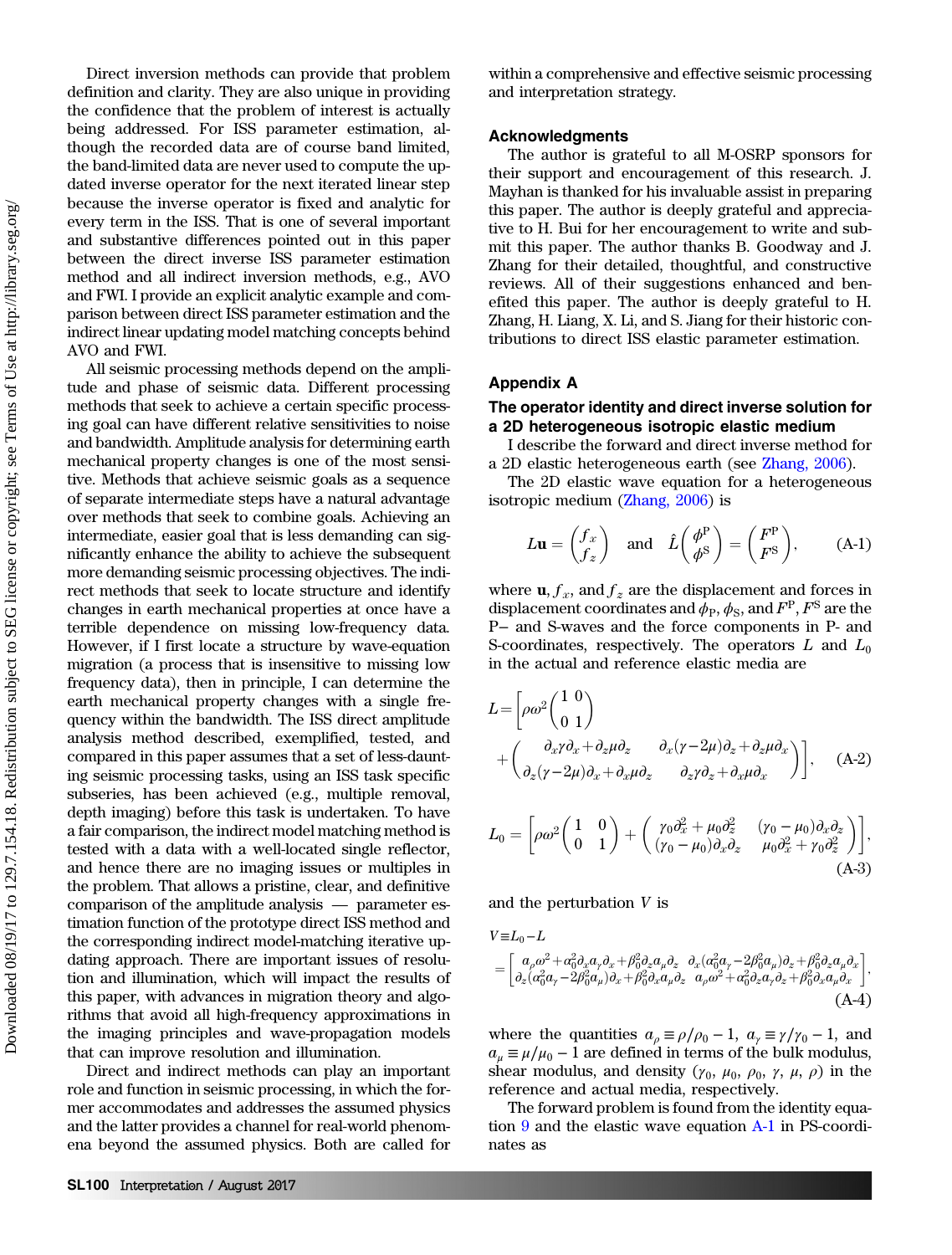<span id="page-12-0"></span>
$$
\hat{G} - \hat{G}_0 = \hat{G}_0 \hat{V} \hat{G}_0 + \hat{G}_0 \hat{V} \hat{G}_0 \hat{V} \hat{G}_0 + \cdots,
$$
\n
$$
\begin{pmatrix}\n\hat{D}^{PP} & \hat{D}^{PS} \\
\hat{D}^{SP} & \hat{D}^{SS}\n\end{pmatrix} = \begin{pmatrix}\n\hat{G}_0^P & 0 \\
0 & \hat{G}_0^S\n\end{pmatrix} \begin{pmatrix}\n\hat{V}^{PP} & \hat{V}^{PS} \\
\hat{V}^{SP} & \hat{V}^{SS}\n\end{pmatrix} \begin{pmatrix}\n\hat{G}_0^P & 0 \\
0 & \hat{G}_0^S\n\end{pmatrix} \\
+ \begin{pmatrix}\n\hat{G}_0^P & 0 \\
0 & \hat{G}_0^S\n\end{pmatrix} \begin{pmatrix}\n\hat{V}^{PP} & \hat{V}^{PS} \\
\hat{V}^{SP} & \hat{V}^{SS}\n\end{pmatrix} \begin{pmatrix}\n\hat{G}_0^P & 0 \\
0 & \hat{G}_0^S\n\end{pmatrix} \begin{pmatrix}\n\hat{V}^{PP} & \hat{V}^{PS} \\
0 & \hat{G}_0^S\n\end{pmatrix} + \cdots,
$$
\n(A-5)

and the inverse solution, equations  $21-23$  $21-23$ , for the elastic equation [A-1](#page-11-0) is

$$
\begin{aligned}\n&\begin{pmatrix}\n\hat{D}^{PP} & \hat{D}^{PS} \\
\hat{D}^{SP} & \hat{D}^{SS}\n\end{pmatrix} = \begin{pmatrix}\n\hat{G}_{0}^{P} & 0 \\
0 & \hat{G}_{0}^{S}\n\end{pmatrix} \begin{pmatrix}\n\hat{V}_{1}^{PP} & \hat{V}_{1}^{PS} \\
\hat{V}_{2}^{SP} & \hat{V}_{2}^{SS}\n\end{pmatrix} \begin{pmatrix}\n\hat{G}_{0}^{P} & 0 \\
0 & \hat{G}_{0}^{S}\n\end{pmatrix}, \\
&\begin{pmatrix}\n\hat{G}_{0}^{P} & 0 \\
0 & \hat{G}_{0}^{S}\n\end{pmatrix} \begin{pmatrix}\n\hat{V}_{2}^{PP} & \hat{V}_{2}^{PS} \\
\hat{V}_{2}^{SP} & \hat{V}_{2}^{SS}\n\end{pmatrix} \begin{pmatrix}\n\hat{G}_{0}^{P} & 0 \\
0 & \hat{G}_{0}^{S}\n\end{pmatrix} \\
&= -\begin{pmatrix}\n\hat{G}_{0}^{P} & 0 \\
0 & \hat{G}_{0}^{S}\n\end{pmatrix} \begin{pmatrix}\n\hat{V}_{1}^{PP} & \hat{V}_{1}^{PS} \\
\hat{V}_{1}^{SP} & \hat{V}_{2}^{SS}\n\end{pmatrix} \begin{pmatrix}\n\hat{G}_{0}^{P} & 0 \\
0 & \hat{G}_{0}^{S}\n\end{pmatrix} \begin{pmatrix}\n\hat{V}_{1}^{PP} & \hat{V}_{1}^{PS} \\
\hat{V}_{2}^{SP} & \hat{V}_{2}^{SS}\n\end{pmatrix} \begin{pmatrix}\n\hat{G}_{0}^{P} & 0 \\
0 & \hat{G}_{0}^{S}\n\end{pmatrix}, \\
&\vdots\n\end{aligned}
$$

where  $\hat{V}^{PP} = \hat{V}^{PP}_1 + \hat{V}^{PP}_2 + \hat{V}^{PP}_3 + \cdots$  and any one of the four matrix elements of V requires the four components of the data

$$
\begin{pmatrix}\n\hat{D}^{\text{PP}} & \hat{D}^{\text{PS}} \\
\hat{D}^{\text{SP}} & \hat{D}^{\text{SS}}\n\end{pmatrix}.
$$
\n(A-7)

The 3D heterogeneous isotropic elastic generalization of the above 2D forward and direct inverse elastic isotropic method begins with the linear 3D form found in [Stolt and Weglein \(2012](#page-17-0), p. 159).

In summary, from equation  $A-5$ ,  $\hat{D}^{\text{PP}}$  can be determined in terms of the four elements of V. The four components  $\hat{V}^{\text{PP}}, \hat{V}^{\text{PS}}, \hat{V}^{\text{SP}},$  and  $\hat{V}^{\text{SS}}$  require the four components of D. That is what the general relationship  $G = G_0 + G_0VG$  requires; i.e., a direct nonlinear inverse solution is a solution order-by-order in the four matrix elements of  $D$  (in 2D). The generalization of the forward series equation [A-5](#page-11-0) and the inverse series equation A-6 for a direct inversion of an elastic isotropic heterogeneous medium in 3D involves the  $3 \times 3$  data, D, and V matrices in terms of P, SH, and SV data and start with the linear  $G_0V_1G_0 = D$  ([Stolt](#page-17-0) [and Weglein, 2012](#page-17-0), p. 179).

#### Appendix B

#### Numerical examples for a 1D normal incident wave on an acoustic medium

Numerical examples for a 1D normal incident wave on an acoustic medium are shown in this section. First, I examine and compare the convergence of the ISS direct inversion and iterative inversion. Second, the rate of convergence of the ISS inversion subseries is examined and studied using an analytic example, where the ISS method converges and the iterative linear method does not and where both methods converge.

#### The operator identity for a 1D acoustic medium

For a normal incidence plane wave on a 1D acoustic medium (where only the velocity is assumed to vary), the model I consider here consists of two half-spaces with acoustic velocities  $c_0$  and  $c_1$  and an interface located at  $z = a$  as shown in Figure B-1. If I put the source and receiver on the surface,  $z = 0$ , the pressure wave

$$
D(t) = R\delta(t - 2a/c_0)
$$
 (B-1)

will be recorded, where the reflection coefficient  $R = (c_1 - c_0)/(c_1 + c_0)$ . For this example,  $D(t)$  is the only input to the direct ISS inverse and the iterative inversion methods. Because I will assume knowledge of the velocity in the upper half-space,  $c_0$ , the location of the reflector at  $z = a$  is not an issue. I will focus on only determining the change of velocity across the reflector at  $z = a$ . The operators  $L_0$  and L in the reference and actual acoustic media are

$$
L_0 = \frac{d^2}{dz^2} + \frac{\omega^2}{c_0^2} \quad \text{and} \quad L = \frac{d^2}{dz^2} + \frac{\omega^2}{c^2(z)}, \quad (B-2)
$$

and I characterize the velocity perturbation as

$$
\alpha(z) \equiv 1 - \frac{c_0^2}{c^2(z)}.
$$
 (B-3)

The perturbation  $V$  ([Weglein et al., 2003](#page-18-0)) can be expressed as

$$
V(z) = L_0 - L = \frac{\omega^2}{c_0^2} - \frac{\omega^2}{c^2(z)} = k_0^2 \alpha(z),
$$
 (B-4)

where  $\omega$  is the angular frequency and  $k_0 = \omega/c_0$ . The functions  $c_0$  and  $c(z)$  are the reference and local acoustic velocity, respectively. Therefore, the inverse series of  $V$  (equation [16](#page-4-0)) becomes

$$
\alpha(z) = \alpha_1(z) + \alpha_2(z) + \alpha_3(z) + \cdots
$$
 (B-5)

That is,

$$
V_1 = k_0^2 \alpha_1, \quad V_2 = k_0^2 \alpha_2, \quad \cdots \quad (B-6)
$$

From the ISS (equations [21](#page-5-0)–[23\)](#page-5-0), [Shaw and Weglein](#page-17-0) [\(2004\)](#page-17-0) isolate the leading order imaging subseries and the direct nonlinear inversion subseries.



**Figure B-1.** A 1D acoustic model with velocities  $c_0$  over  $c_1$ .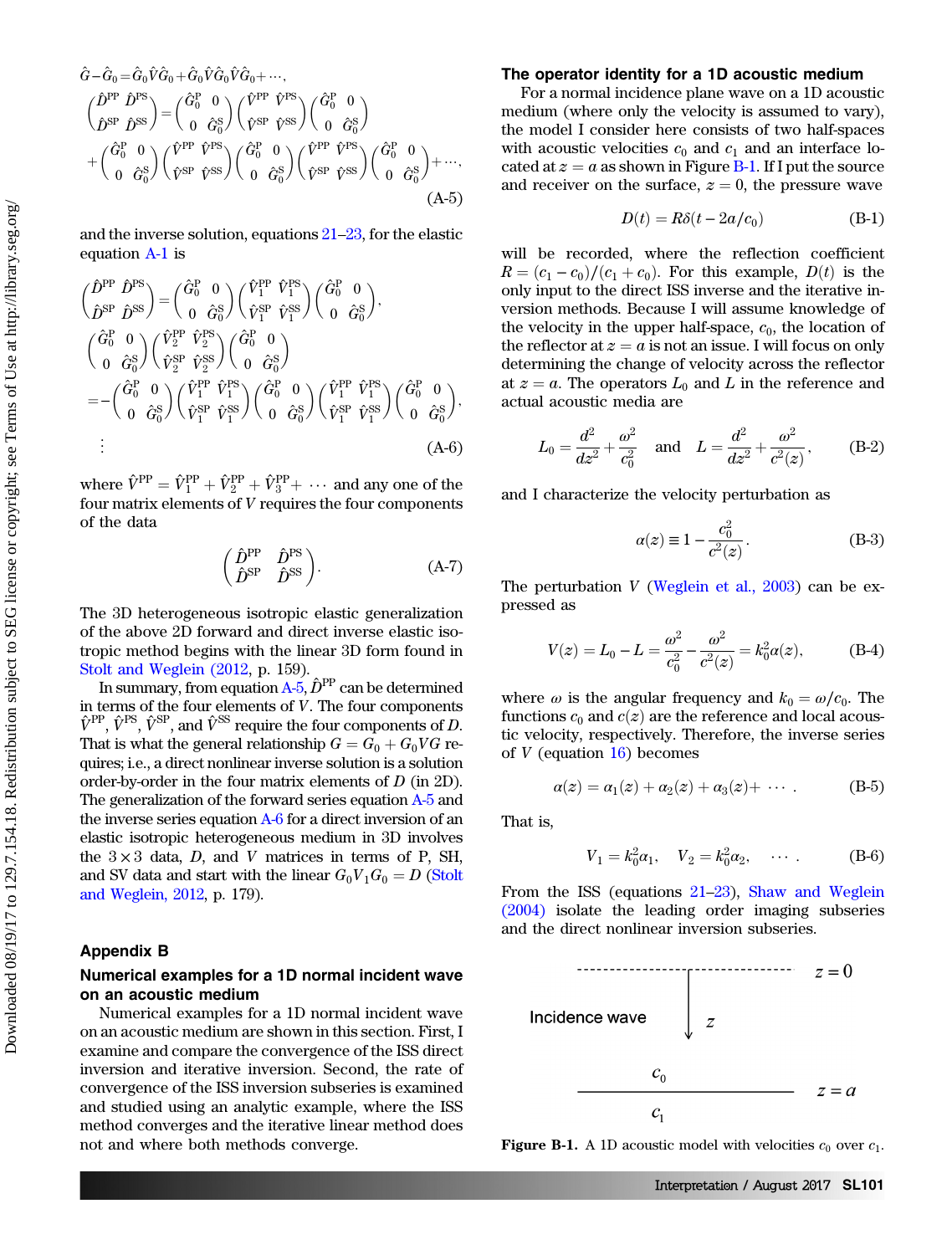<span id="page-13-0"></span>In this section, I will focus on studying the convergence properties of the ISS inversion subseries. The inversion-only terms isolated from the ISS [\(Zhang, 2006](#page-18-0); [Li, 2011](#page-16-0)) are

$$
\alpha(z) = \alpha_1(z) - \frac{1}{2}\alpha_1^2(z) + \frac{3}{16}\alpha_1^3(z) + \cdots
$$
 (B-7)

For a 1D normal incidence case, the linear equa-tion [21](#page-5-0) solves for  $a_1$  in terms of the single trace data  $D(t)$  [\(Shaw and Weglein, 2004\)](#page-17-0) as

$$
\alpha_1(z) = 4 \int_{-\infty}^{z} D(z') dz', \qquad (B-8)
$$

where  $z' = c_0 t/2$ . For a single reflector, inserting data D (equation [B-1](#page-12-0)) gives

$$
\alpha_1 = 4RH(z - a), \qquad (B-9)
$$

where R is the reflection coefficient  $R = (c_1 - c_0)/(c_1 + c_2)$  $c_0$ ) and H is the Heaviside function. When  $z > a$ , substituting  $\alpha_1$  into equation B-7, the ISS direct nonlinear inversion subseries in terms of  $R$  can be written as (where  $\alpha$  is the magnitude of  $\alpha(z)$  for  $z > a$ )

$$
\alpha = 4R - 8R^2 + 12R^3 + \dots = 4R \sum_{n=0}^{\infty} (n+1)(-R)^n.
$$
 (B-10)

After solving for  $\alpha$ , the inverted velocity  $c(z)$  can be obtained through  $c_1 = c_0(1 - \alpha)^{-1/2}$  (equation [B-4\)](#page-12-0).

Considering the convergence property of the series for  $\alpha$  or the inversion subseries, I can calculate the ratio test

$$
\left| \frac{\alpha_{n+1}}{\alpha_n} \right| = \left| \frac{(n+2)(-R)^{n+1}}{(n+1)(-R)^n} \right| = \left| \frac{n+2}{n+1} R \right|.
$$
 (B-11)

If  $\lim_{n\to\infty} |(a_{n+1}/a_n)| < 1$ , this subseries converges absolutely. That is,

$$
|R| < \lim_{n \to \infty} \frac{n+1}{n+2} = 1. \tag{B-12}
$$

Therefore, the ISS direct nonlinear inversion subseries converges when the reflection coefficient  $|R|$  is less than one, which is always true. Hence, for this example, the ISS inversion subseries will converge under any velocity contrasts between the two media.

For the iterative linear inversion, I use the first linear estimate of  $\alpha = \alpha_1^1$  to compute the first estimate of  $c_1 = c_1^1$ . Then, I choose the first estimate of  $c_1 = c_0(1-\frac{1}{2})$  $\alpha_1^1$  $^{-1/2} \equiv c_1^1$  as the new reference velocity,  $c_0^1 = c_0(1 \alpha_1^1$ )<sup>-1/2</sup>, where  $\alpha_1^1 = 4R_1$  and  $R_1 = (c_1 - c_0)/(c_1 + c_0)$ . Repeating the linear process with a new reflection coefficient  $R_2$  (again exploiting the analytic inverse generously provided by ISS to benefit the iterative linear inverse approach) gives

$$
R_2 = \frac{c_1 - c_0^1}{c_1 + c_0^1}, \ \alpha_1^2 = 4R_2 \text{ and } c_1^2 = c_0^1 (1 - \alpha_1^2)^{-1/2} = c_0^2,
$$
\n(B-13)

$$
\vdots
$$
\n
$$
R_{n+1} = \frac{c_1 - c_0^n}{c_1 + c_0^n}, \ \alpha_1^{n+1} = 4R_{n+1} \text{ and}
$$
\n
$$
c_1^n = c_0^{n-1} (1 - \alpha_1^n)^{-1/2} = c_0^n,
$$
\n(B-14)

where  $\alpha_1^n = n$ th estimate of  $\alpha_1$  and  $c_1^n = n$ th estimate of  $c_1$ . The questions are (1) under what conditions does  $c_1^n$ approach  $c_1$ , and (2) when it converges, what is its rate of convergence?

From the above analysis, I can see that the ISS method for  $\alpha$  always converges and the resulting  $\alpha$  can be used to find  $c_1$ . For the iterative linear inverse, there are values of  $\alpha_1$ , such that you cannot compute a real  $c_1^1$ . When  $\alpha_1^1 > 1$ and  $4R > 1$ ,  $R > 1/4$  and you cannot compute an updated reference velocity and the method simply shuts down and fails. The ISS never computes a new reference and does not suffer that problem, with the series for  $\alpha$ always converging and then outputting  $c_1$ , the correct unknown velocity below the reflector.

### The convergence of the ISS direct inversion and iterative inversion

In this section, I will examine and compare the convergence property of the ISS inversion (equation B-10) and the iterative linear inversion for different velocity contrasts in the 1D acoustic case. In the 1D normal incident acoustic model (Figure [B-1](#page-12-0)), only one parameter (velocity) varies and a plane wave propagates into the medium. There is only a single reflector, and I assume the velocity is known above the reflector and unknown below the reflector. I will compare the convergence of the perturbation  $\alpha$  and the inversion results by using the ISS direct nonlinear method and the iterative linear method.

With the reference velocity  $c_0 = 1500 \text{m/s}$ , two analytic examples with different velocity contrasts for  $c_1 =$ 2000 and 3000m∕s are examined. Figure [B-2](#page-14-0) shows the estimated  $\alpha$  by the ISS method (green line) for  $c_1 = 2000 \text{m/s}$ . The red line represents the actual  $\alpha$  that is calculated from the model. The horizontal axis represents the order of the ISS inversion subseries. The vertical axis shows the value of  $\alpha$ . The updated estimation of  $\alpha$  using the iterative inversion method (blue line) is shown in Figure [B-3.](#page-14-0) The horizontal axis represents the iteration numbers in the iterative inversion method. From Figures [B-2](#page-14-0) and [B-3,](#page-14-0) I can see that at the small velocity contrast, the estimated  $\alpha$  by ISS method becomes the actual  $\alpha$  after about five orders of calculation and the updated estimation of  $\alpha$  by the iterative inversion method goes to zero as expected because after several iterations, the updated model is close to and approaching to the actual model. Figure  $B-4$  represents the velocity estimation. The green and blue lines represent the esti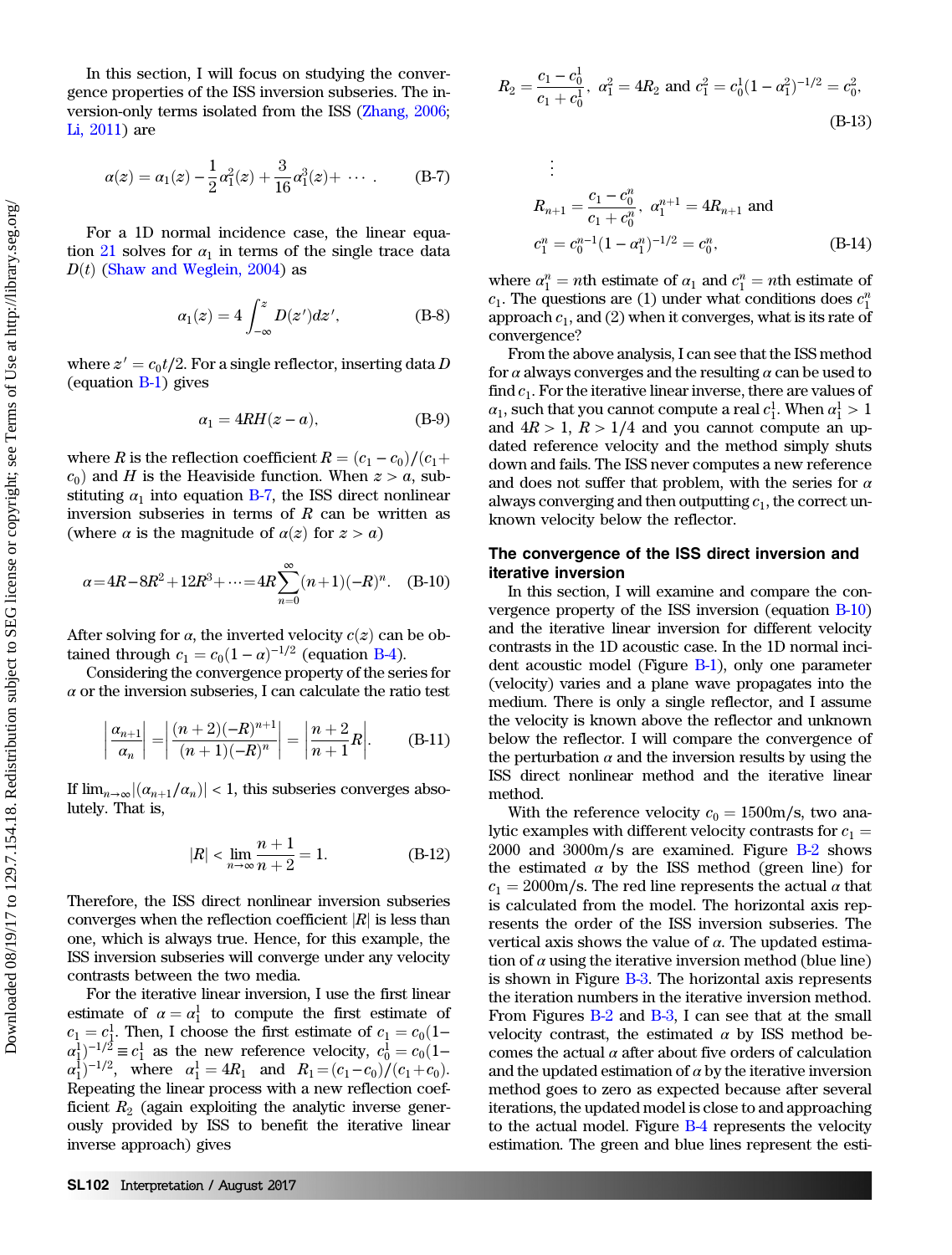<span id="page-14-0"></span>mated velocity by using the ISS inversion method and the iterative inversion method, respectively. We can see that at the small velocity contrast, both methods converge and produce correct velocity after five orders of iterations and the ISS inversion method converges faster than the iterative inversion method.

Figure B-5 shows the estimated  $\alpha$  by the ISS method (green line) for  $c_1 = 3000$ m/s. When the velocity contrast is larger, i.e.,  $R > 0.25$ , the iterative inversion method cannot be computable, but the ISS inversion method always converges (see the green line in Figure  $B_5$ ) after the summation of more orders in computing  $\alpha$ .

As we know, the reflection coefficient  $R$  is almost always less than 0.2 in practice, so that the ISS method



**Figure B-2.** The estimated  $\alpha$  at  $R = 0.1429$ : The horizontal axis is the order of the ISS subseries and the vertical axis shows the value of  $\alpha$ . The red line shows the actual value of  $\alpha = 0.4375$ . The green line shows the estimation of  $\alpha$  using the ISS inversion method order by order.



**Figure B-3.** The updated  $\alpha$  at  $R = 0.1429$ : The horizontal axis is the iteration numbers, and the vertical axis shows the updated value of  $\alpha$ . The blue line represents the updated estimation of  $\alpha$  using the iterative inversion method.

and the iterative method converge, but the ISS method converges faster than the iterative method. Moreover, for more complicated circumstances (e.g., the elastic nonnormal incidence case), the difference between the ISS method and the iterative method is much greater, not just on the algorithms, but also on data requirements and on how the band-limited noisy nature of the seismic data impacts the inverse operators in the iterative method but not in the ISS method.

#### The rate of convergence of the ISS inversion subseries

The rate of convergence of the estimated  $\alpha$  for the ISS inversion subseries (equation [B-10\)](#page-13-0) is analytically examined and studied. Because  $\alpha$  is always convergent



Figure B-4. The estimated velocity by using the ISS inversion method (green line) and the iterative inversion method (blue line).



**Figure B-5.** The estimated  $\alpha$  at  $R = 0.3333$ : The horizontal axis is the order of the ISS subseries, and the vertical axis represents the value of  $\alpha$ . The red line shows the actual value of  $\alpha = 0.7500$ . The green line shows the estimation of  $\alpha$  using the ISS inversion method order by order.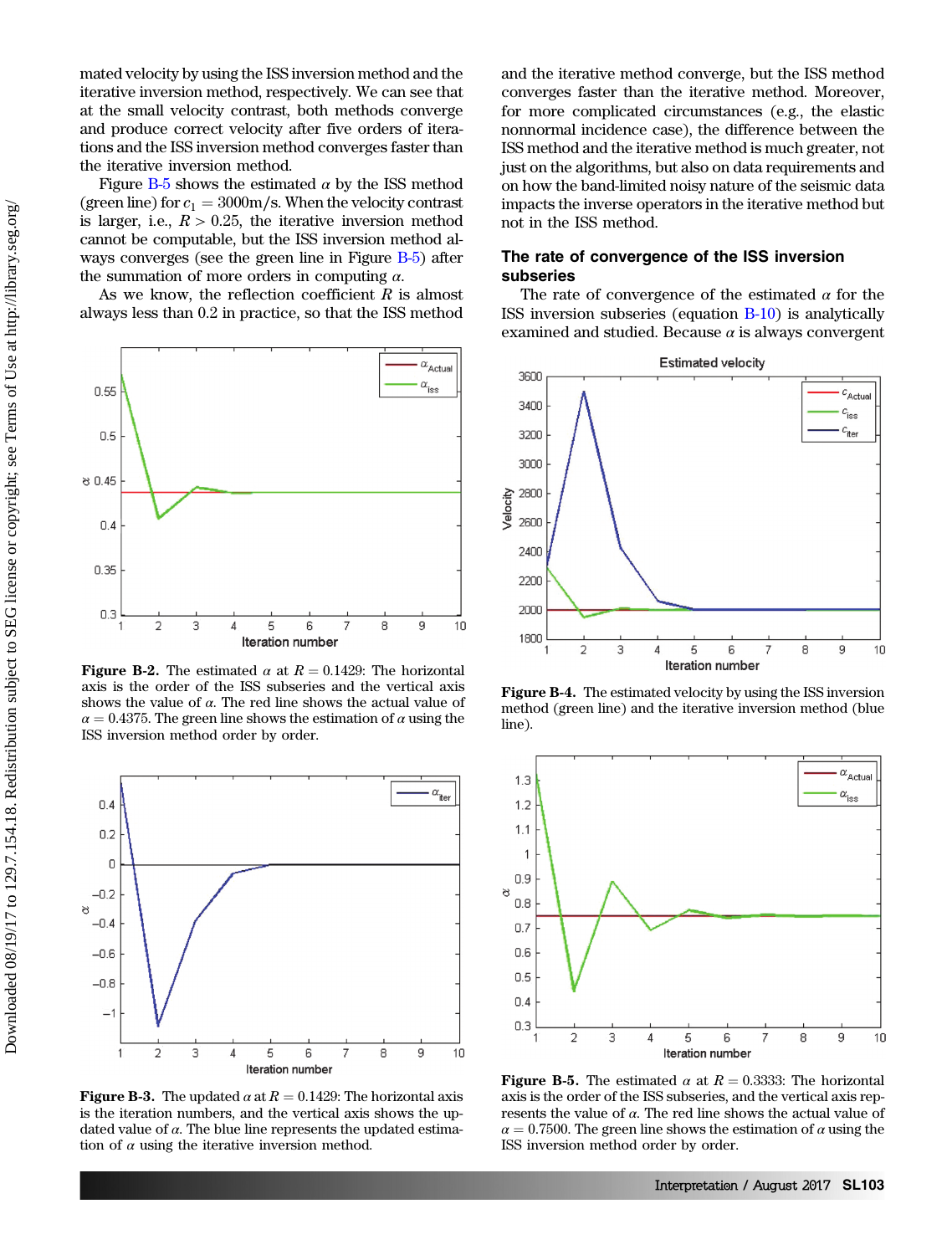<span id="page-15-0"></span>when  $R < 1$ , the summation of this subseries ([Zhang,](#page-18-0) [2006\)](#page-18-0) is

$$
\alpha = 4R \sum_{n=0}^{\infty} (n+1)(-R)^n = 4R \frac{1}{(1+R)^2}.
$$
 (B-15)

If the error between the estimated and the actual  $\alpha$  is monotonically decreasing, it means that the subseries is a term-by-term added-value improvement toward determining the actual medium properties. If this error is increasing before decreasing, it means that the estimate of  $\alpha$  becomes worse before it gets better. The error for the first order and the error for the second order have the relation

$$
|\alpha - \alpha_1 - \alpha_2| > |\alpha - \alpha_1|, \tag{B-16}
$$

i.e.,

$$
\left| 4R \frac{3R^2 + 2R^3}{(1+R)^2} \right| > \left| 4R \frac{-R^2 - 2R}{(1+R)^2} \right|.
$$
 (B-17)

After simplification, it gives

$$
R^2 + R - 1 > 0.
$$
 (B-18)

I can solve it and obtain the reflection coefficient  $R < [(-1-\sqrt{5})/2] = -1.618$  or  $R > [(-1+\sqrt{5})/2] = 0.618$ . Therefore, when  $R > 0.618$ , the error increases first. Similarly, if the error for the third order is greater than that for the second order, I get  $R > 0.667$ . If the error for the fourth order is greater than that for the third order, I obtain  $R > 0.721$ . In summary, when  $R > 0.618$ , the error increases and the estimated  $\alpha$  gets worse before getting better. The sum of terms in the direct inverse ISS solution (for very large contrasts) requires certain partial sums to be temporarily worse in order for the entire series to produce the correct velocity. The dashed green line in Figure B-6 shows that when the reflection coefficient R is equal to 0.618, the error for the first order is equal to the error for the second order.

As the analytic calculation, when the reflection coefficient  $R$  is smaller than 0.618, this inversion subseries gives a monotonically term-by-term added-value improvement toward determining  $c_1$ . When the reflection



**Figure B-6.** The error (dashed green line) of estimated  $\alpha$  at  $R = 0.6180$  and  $\alpha = 0.9443$ .

coefficient is larger than 0.618, the ISS inversion series still converges, but the estimation of  $\alpha$  will become worse before it gets better. Each term in the series works toward the final goal. Sometimes when more terms in the series are included, the estimation looks temporarily worse, but once it starts to improve the estimation at a specific order, the approximations never become worse again, and every single term after that order will produce an improved estimation. The locally worse partial sum behavior is, in fact, purposeful and essential for convergence to and for computing the exact velocity. The direct inverse solution fulfills its commitment to always predict  $c_1$  and not necessarily to having order-by-order improvement. The ISS direct inversion always converges in contrast to the iterative linear inverse method. This property has also been indicated by [Carvalho \(1992\)](#page-16-0) in the free-surface-multiple elimination subseries; e.g., what appears to make a second-order free-surface multiple larger with a first-order free-surface algorithm is actually helpful and necessary for preparing the second-order multiple to be removed by the higher order terms.

#### **References**

- Anderson, J. E., L. Tan, and D. Wang, 2012, Time-reversal checkpointing methods for RTM and FWI: Geophysics, 77, no. 4, S93–S103, doi: [10.1190/geo2011-0114.1.](http://dx.doi.org/10.1190/geo2011-0114.1)
- Araújo, F. V., A. B. Weglein, P. M. Carvalho, and R. H. Stolt, 1994, Inverse scattering series for multiple attenuation: An example with surface and internal multiples: 64th Annual International Meeting, SEG, Expanded Abstracts, <sup>1039</sup>–1041.
- Baumstein, A., J. E. Anderson, D. L. Hinkley, and J. R. Krebs, 2009, Scaling of the objective function gradient for full-wavefield inversion: 79th Annual International Meeting, SEG, Expanded Abstracts, 2243–2247.
- Ben-Hadj-ali, H., S. Operto, and J. Virieux, 2008, Velocity model building by 3D frequency-domain, full-waveform inversion of wide-aperture seismic data: Geophysics, 73, no. 5, VE101–VE117, doi: [10.1190/1.2957948.](http://dx.doi.org/10.1190/1.2957948)
- Ben-Hadj-ali, H., S. Operto, and J. Vireux, 2009, Efficient 3D frequency-domain full-waveform inversion (FWI) with phase encoding: 71st Annual International Conference and Exhibition, EAGE, Extended Abstracts, P004.
- Beylkin, G., and R. Burridge, 1990, Linearized inverse scattering problem of acoustics and elasticity: Wave Motion, 12, 15–52, doi: [10.1016/0165-2125\(90\)90017-X](http://dx.doi.org/10.1016/0165-2125(90)90017-X).
- Biondi, B., and P. Sava, 1999, Wave-equation migration velocity analysis: 69th Annual International Meeting, SEG, Expanded Abstracts, 1723–1726.
- Biondi, B., and W. Symes, 2004, Angle-domain common-image gathers for migration velocity analysis by wavefieldcontinuation imaging: Geophysics, 69, 1283–1298, doi: [10.1190/1.1801945](http://dx.doi.org/10.1190/1.1801945).
- Blum, E. K., 1972, Numerical analysis and computation: Theory and practice: Addison-Wesley Publishing Company.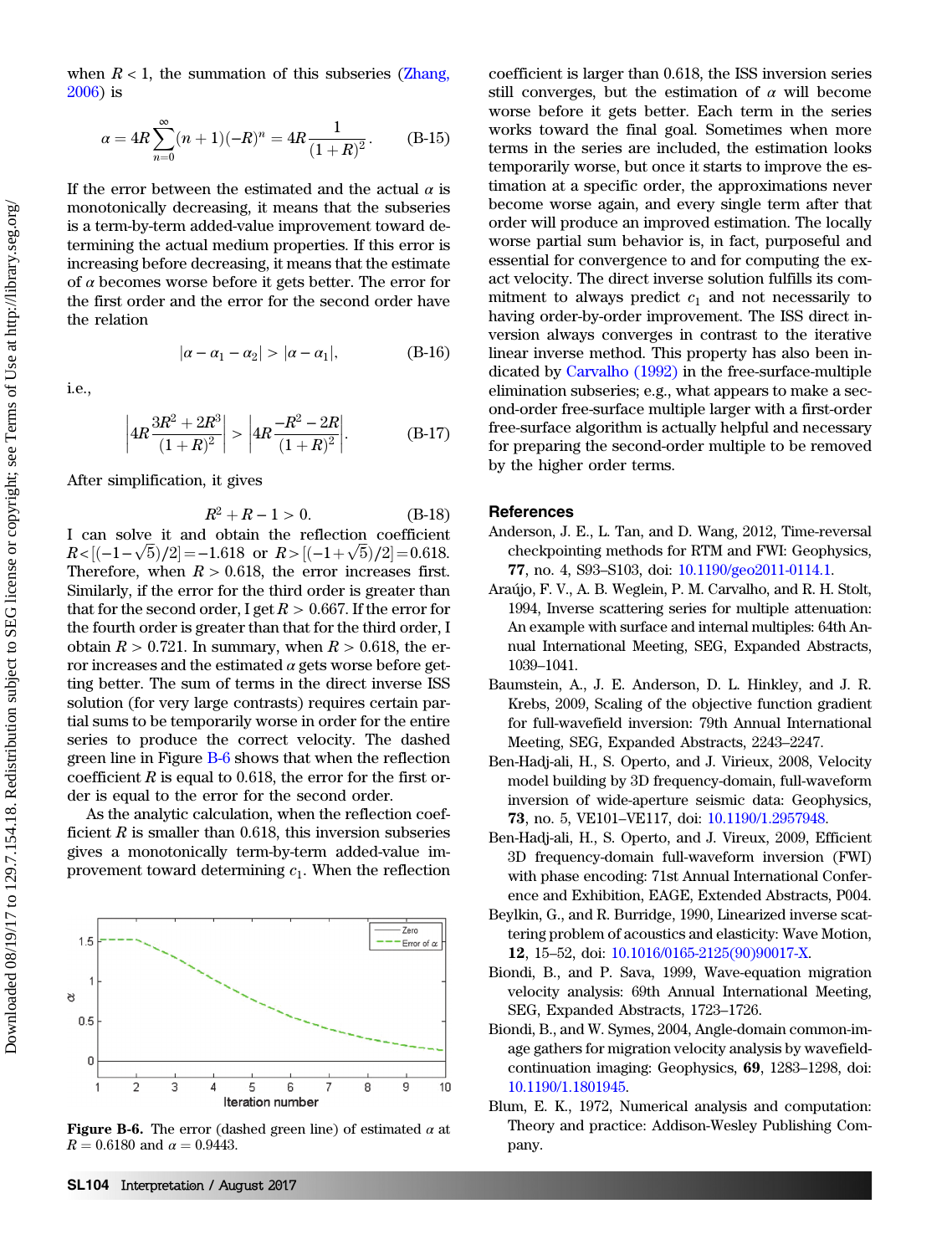- <span id="page-16-0"></span>Boyse, W. E., and J. B. Keller, 1986, Inverse elastic scattering in three dimensions: The Journal of the Acoustical Society of America, 79, 215–218, doi: [10.1121/1](http://dx.doi.org/10.1121/1.393561) [.393561](http://dx.doi.org/10.1121/1.393561).
- Brandsberg-Dahl, S., M. de Hoop, and B. Ursin, 1999, Velocity analysis in the common scattering-angle/azimuth domain: 69th Annual International Meeting, SEG, Expanded Abstracts, 1715–1718.
- Brossier, R., S. Operto, and J. Virieux, 2009, Robust elastic frequency-domain full-waveform inversion using the  $L_1$ norm: Geophysical Research Letters, 36, L20310, doi: [10](http://dx.doi.org/10.1029/2009GL039458) [.1029/2009GL039458](http://dx.doi.org/10.1029/2009GL039458).
- Burridge, R., M. de Hoop, D. Miller, and C. Spencer, 1998, Multiparameter inversion in anisotropic elastic media: Geophysical Journal International, 134, 757–777.
- Carvalho, P. M., 1992, Free-surface multiple reflection elimination method based on nonlinear inversion of seismic data: Ph.D. thesis, Universidade Federal da Bahia.
- Carvalho, P. M., A. B. Weglein, and R. H. Stolt, 1992, Nonlinear inverse scattering for multiple suppression: Application to real data. Part I: 62nd Annual International Meeting, SEG, Expanded Abstracts, 1093–1095.
- Castagna, J. P., and S. W. Smith, 1994, Comparison of AVO indicators: A modeling study: Geophysics, 59, 1849– 1855, doi: [10.1190/1.1443572.](http://dx.doi.org/10.1190/1.1443572)
- Chavent, G., and C. Jacewitz, 1995, Determination of background velocities by multiple migration fitting: Geophysics, 60, 476–490, doi: [10.1190/1.1443785.](http://dx.doi.org/10.1190/1.1443785)
- Claerbout, J. F., 1971, Toward a unified theory of reflector mapping: Geophysics, 36, 467–481, doi: [10.1190/1](http://dx.doi.org/10.1190/1.1440185) [.1440185](http://dx.doi.org/10.1190/1.1440185).
- Clayton, R. W., and R. H. Stolt, 1981, A Born-WKBJ inversion method for acoustic reflection data: Geophysics, 46, 1559–1567, doi: [10.1190/1.1441162.](http://dx.doi.org/10.1190/1.1441162)
- Crase, E., A. Pica, M. Noble, J. McDonald, and A. Tarantola, 1990, Robust elastic nonlinear waveform inversion: Application to real data: Geophysics, 55, 527–538, doi: [10](http://dx.doi.org/10.1190/1.1442864) [.1190/1.1442864.](http://dx.doi.org/10.1190/1.1442864)
- Ferreira, A., 2011, Internal multiple removal in offshore Brazil seismic data using the inverse scattering series: Master's thesis, University of Houston.
- Fichtner, A., 2011, Full seismic waveform modeling and inversion: Springer-Verlag.
- Foster, D. J., R. G. Keys, and F. D. Lane, 2010, Interpretation of AVO anomalies: Geophysics, 75, no. 5, 75A3– 75A13, doi: [10.1190/1.3467825.](http://dx.doi.org/10.1190/1.3467825)
- Gauthier, O., J. Virieux, and A. Tarantola, 1986, Two dimensional nonlinear inversion of seismic waveforms: Geophysics, 51, 1387–1403, doi: [10.1190/1.1442188](http://dx.doi.org/10.1190/1.1442188).
- Goodway, B., 2010, The magic of Lamé: The Leading Edge, 29, 1432–1432, doi: [10.1190/tle29111432.1.](http://dx.doi.org/10.1190/tle29111432.1)
- Goodway, B., T. Chen, and J. Downton, 1997, Improved AVO fluid detection and lithology discrimination using Lamé petrophysical parameters; " $\lambda \rho$ ", " $\mu \rho$ ", and " $\lambda/\mu$ fluid stack," from P and S inversions: 67th Annual

International Meeting, SEG, Expanded Abstracts, <sup>183</sup>–186.

- Guasch, L., M. Warner, T. Nangoo, J. Morgan, A. Umpleby, I. Stekl, and N. Shah, 2012, Elastic 3D full-waveform inversion: 82nd Annual International Meeting, SEG, Expanded Abstracts, doi: [10.1190/segam2012-1239.1.](http://dx.doi.org/10.1190/segam2012-1239.1)
- Hawthorn, A., 2009, Real time sesimic measurements whilst drilling: A drilling optimization measurement for subsalt wells: Presented at the EAGE subsalt imaging workshop.
- Iledare, O. O., and M. J. Kaiser, 2007, Competition and performance in oil and gas lease sales and development in the U.S. Gulf of Mexico OCS Region, 1983– 1999: Technical report, U.S. Department of the Interior, Minerals Management Service, Gulf of Mexico OCS Region.
- Innanen, K. A., and J. E. Lira, 2010, Direct nonlinear Q-compensation of seismic primaries reflecting from a stratified, two-parameter absorptive medium: Geophysics, 75, no. 2, V13–V23, doi: [10.1190/1.3337695.](http://dx.doi.org/10.1190/1.3337695)
- Innanen, K. A., and A. B. Weglein, 2007, On the construction of an absorptive-dispersive medium model via direct linear inversion of reflected seismic primaries: Inverse Problems, 23, 2289–2310, doi: [10.1088/](http://dx.doi.org/10.1088/0266-5611/23/6/001) [0266-5611/23/6/001](http://dx.doi.org/10.1088/0266-5611/23/6/001).
- Kapoor, S., D. Vigh, H. Li, and D. Derharoutian, 2012, Fullwaveform inversion for detailed velocity model building: 74th Annual International Conference and Exhibition, EAGE, Extended Abstracts, W011.
- Keys, R. G., and A. B. Weglein, 1983, Generalized linear inversion and the first Born theory for acoustic media: Journal of Mathematical Physics, 24, 1444–1449, doi: [10.1063/1.525879.](http://dx.doi.org/10.1063/1.525879)
- Li, X., 2011, Multi-parameter depth imaging using the inverse scattering series; Multi-component direct nonlinear inversion for elastic earth properties using the inverse scattering series: Ph.D. thesis, University of Houston.
- Li, X., F. Liu, and A. B. Weglein, 2011, Dealing with the wavelet aspect of the low frequency issue: A synthetic example: M-OSRP 2010–2011 Annual Report, <sup>82</sup>–89.
- Liang, H., 2013, Addressing several key outstanding issues and extending the capability of the inverse scattering subseries for internal multiple attenuation, depth imaging, and parameter estimation: Ph.D. thesis, University of Houston.
- Liang, H., A. B. Weglein, and X. Li, 2010, Initial tests for the impact of matching and mismatching between the Earth model and the processing model for the ISS imaging and parameter estimation: M-OSRP 2009-2010 Annual Report, 165–180.
- Lira, J. E. M., 2009, Compensating reflected primary seismic amplitudes for elastic and absorptive transmission losses when the physical properties of the overburden are unknown: Ph.D. thesis, University of Houston.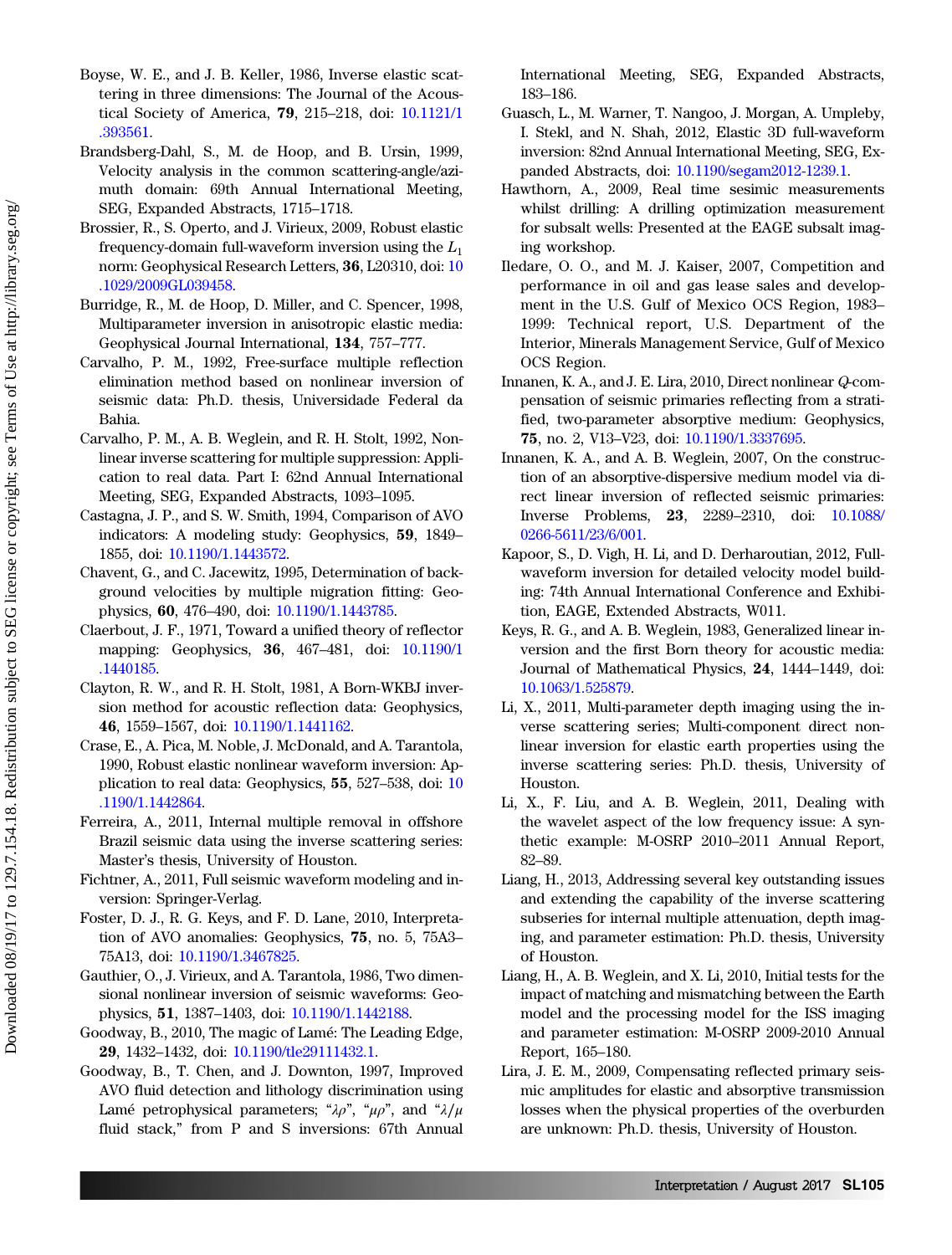- <span id="page-17-0"></span>Liu, F., 2006, Multi-dimensional depth imaging without an adequate velocity model: Ph.D. thesis, University of Houston.
- Luo, Y., P. G. Kelamis, Q. Fu, S. Huo, G. Sindi, S.-Y. Hsu, and A. B. Weglein, 2011, Elimination of land internal multiples based on the inverse scattering series: The Leading Edge, 30, 884–889, doi: [10.1190/1.3626496.](http://dx.doi.org/10.1190/1.3626496)
- Matson, K. H., 1997, An inverse-scattering series method for attenuating elastic multiples from multicomponent land and ocean bottom seismic data: Ph.D. thesis, University of British Columbia.
- Nolan, C., and W. Symes, 1997, Global solution of a linearized inverse problem for the wave equation: Communications on Partial Differential Equations, 22, 127–149, doi: [10.1080/03605309708821289](http://dx.doi.org/10.1080/03605309708821289).
- Pratt, R. G., 1999, Seismic waveform inversion in the frequency domain. Part 1: Theory and verification in a physical scale model: Geophysics, 64, 888–901, doi: [10](http://dx.doi.org/10.1190/1.1444597) [.1190/1.1444597.](http://dx.doi.org/10.1190/1.1444597)
- Pratt, R. G., and R. M. Shipp, 1999, Seismic waveform inversion in the frequency domain. Part 2: Fault delineation in sediments using crosshole data: Geophysics, 64, <sup>902</sup>–914, doi: [10.1190/1.1444598.](http://dx.doi.org/10.1190/1.1444598)
- Rickett, J., and P. Sava, 2002, Offset and angle-domain common image-point gathers for shot-profile migration: Geophysics, 67, 883–889, doi: [10.1190/1.1484531.](http://dx.doi.org/10.1190/1.1484531)
- Sava, P., B. Biondi, and J. Etgen, 2005, Wave-equation migration velocity analysis by focusing diffractions and reflections: Geophysics, 70, no. 3, U19–U27, doi: [10.1190/1](http://dx.doi.org/10.1190/1.1925749) [.1925749](http://dx.doi.org/10.1190/1.1925749).
- Sava, P., and S. Fomel, 2003, Angle-domain common-image gathers by wavefield continuation methods: Geophysics, 68, 1065–1074, doi: [10.1190/1.1581078.](http://dx.doi.org/10.1190/1.1581078)
- Shaw, S. A., 2005, An inverse scattering series algorithm for depth imaging of reflection data from a layered acoustic medium with an unknown velocity model: Ph.D. thesis, University of Houston.
- Shaw, S. A., and A. B. Weglein, 2004, A leading order imaging series for prestack data acquired over a laterally invariant acoustic medium. Part II: Analysis for data missing low frequencies: M-OSRP 2003-2004 Annual Report, 140–167.
- Shuey, R. T., 1985, A simplification of the Zoeppritz equations: Geophysics, 50, 609–614, doi: [10.1190/1.1441936.](http://dx.doi.org/10.1190/1.1441936)
- Sirgue, L., O. I. Barkved, J. Dellinger, J. Etgen, U. Albertin, and J. H. Kommedal, 2010, Full-waveform inversion: The next leap forward in imaging at Valhall: First Break, 28, 65–70, doi: [10.3997/1365-2397.2010012.](http://dx.doi.org/10.3997/1365-2397.2010012)
- Sirgue, L., O. I. Barkved, J. P. Van Gestel, O. J. Askim, and J. H. Kommedal, 2009, 3D waveform inversion on Valhall wide-azimuth OBC: 71st Annual International Conference and Exhibition, EAGE, Extended Abstracts, U038.
- Sirgue, L., B. Denel, and F. Gao, 2012, Challenges and value of applying FWI to depth imaging projects: 74th Annual International Conference and Exhibition, EAGE, Extended Abstracts, doi: [10.3997/2214-4609.20149787.](http://dx.doi.org/10.3997/2214-4609.20149787)
- Smith, G. C., and M. Gidlow, 2000, A comparison of the fluid factor with  $\lambda$  and  $\mu$  in AVO analysis: 70th Annual International Meeting, SEG, Expanded Abstracts, 122–125.
- Stolt, R. H., 1978, Migration by Fourier transform: Geophysics, 43, 23–48, doi: [10.1190/1.1440826](http://dx.doi.org/10.1190/1.1440826).
- Stolt, R. H., 1989, Seismic inversion revisited: Geophysical inversion: SIAM, 3–19.
- Stolt, R. H., and A. B. Weglein, 1985, Migration and inversion of seismic data: Geophysics, 50, 2458–2472, doi: [10](http://dx.doi.org/10.1190/1.1441877) [.1190/1.1441877.](http://dx.doi.org/10.1190/1.1441877)
- Stolt, R. H., and A. B. Weglein, 2012, Seismic imaging and inversion: Application of linear inverse theory: Cambridge University Press.
- Symes, W. W., 2008, Migration velocity analysis and waveform inversion: Geophysical Prospecting, 56, 765–790, doi: [10.1111/gpr.2008.56.issue-6](http://dx.doi.org/10.1111/gpr.2008.56.issue-6).
- Symes, W. W., and J. J. Carazzone, 1991, Velocity inversion by differential semblance optimization: Geophysics, 56, <sup>654</sup>–663, doi: [10.1190/1.1443082.](http://dx.doi.org/10.1190/1.1443082)
- Tarantola, A., 1986, A strategy for nonlinear elastic inversion of seismic reflection data: Geophysics, 51, 1893– 1903, doi: [10.1190/1.1442046.](http://dx.doi.org/10.1190/1.1442046)
- Tarantola, A., 1987, Inverse problem theory: Method for data fitting and model parameter estimation: Elsevier.
- Taylor, J. R., 1972, Scattering theory: The quantum theory of nonrelativistic collisions: John Wiley & Sons Inc.
- Valenciano, A., B. Biondi, and A. Guitton, 2006, Target-oriented wave-equation inversion: Geophysics, 71, no. 4, A35–A38, doi: [10.1190/1.2213359.](http://dx.doi.org/10.1190/1.2213359)
- Vigh, D., and E. W. Starr, 2008, 3D prestack plane-wave, full-waveform inversion: Geophysics, 73, no. 5, VE135– VE144, doi: [10.1190/1.2952623](http://dx.doi.org/10.1190/1.2952623).
- Ware, J. A., and K. Aki, 1969, Continuous and discrete inverse-scattering problems in a stratified elastic medium. Part I: Plane waves at normal incidence: The Journal of the Acoustical Society of America, 45, 911–921, doi: [10](http://dx.doi.org/10.1121/1.1911568) [.1121/1.1911568.](http://dx.doi.org/10.1121/1.1911568)
- Weglein, A., J. Mayhan, Y. Zou, Q. Fu, F. Liu, J. Wu, C. Ma, X. Lin, and R. Stolt, 2016, The first migration method that is equally effective for all acquired frequencies for imaging and inverting at the target and reservoir: 86th Annual International Meeting, SEG, Expanded Abstracts, 4266–4272.
- Weglein, A. B., 2012a, Short note: A formalism for (1) modeling the amplitude and phase of pressure waves from a heterogeneous elastic medium and (2) selecting and predicting P-wave events that have only experienced pressure-wave episodes in their history: M-OSRP 2011– 2012 Annual Report, 364–370.
- Weglein, A. B., 2012b, Short note: An alternative adaptive subtraction criteria (to energy minimization) for free surface multiple removal: M-OSRP 2011–2012 Annual Report, 375.
- Weglein, A. B., 2013, A timely and necessary antidote to indirect methods and so-called P-wave FWI: The Leading Edge, 32, 1192–1204, doi: [10.1190/tle32101192.1](http://dx.doi.org/10.1190/tle32101192.1).